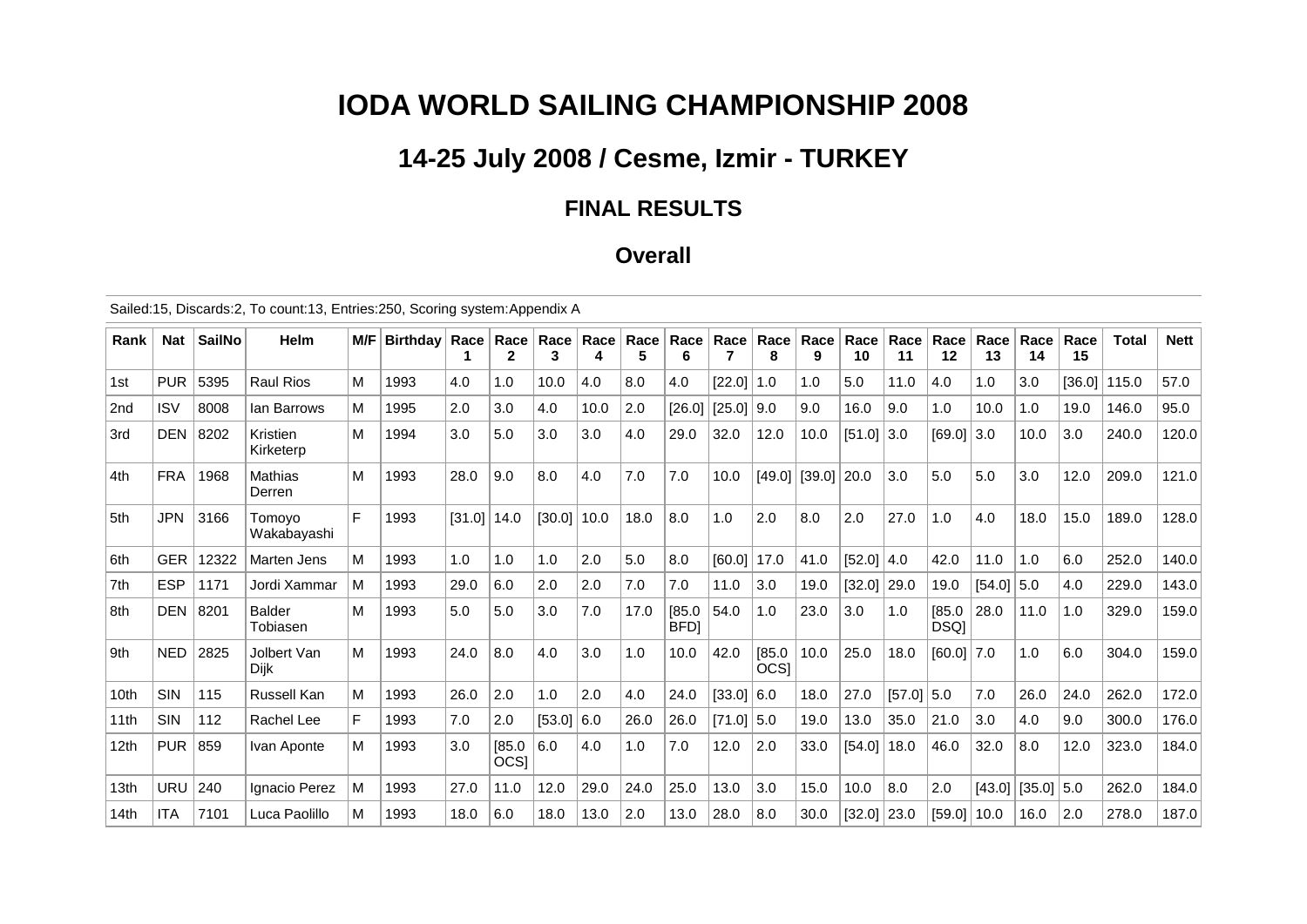| 15 <sub>th</sub> | $CHN$   95 |          | Lu Yu Tina                 | F | 1995 | 2.0  | $[41.0]$ 7.0          |      | F69.01 | 38.0          | 12.0                  | 15.0   | 11.0                       | 2.0                   | 18.0                  | 28.0                  | 2.0    | 6.0  | 34.0          | 17.0   | 302.0          | 192.0 |
|------------------|------------|----------|----------------------------|---|------|------|-----------------------|------|--------|---------------|-----------------------|--------|----------------------------|-----------------------|-----------------------|-----------------------|--------|------|---------------|--------|----------------|-------|
| 16th             | USA        | 15703    | Antoine<br>Screve          | M | 1993 | 21.0 | 13.0                  | 11.0 | 21.0   | 13.0          | 16.0                  | 20.0   | 6.0                        |                       | $[51.0]$ $[44.0]$ 7.0 |                       | 15.0   | 18.0 | 7.0           | 26.0   | 289.0          | 194.0 |
| 17 <sub>th</sub> | <b>PER</b> | 282      | Jean Paul de<br>Trazegnies | M | 1993 | 16.0 | 4.0                   | 20.0 | 3.0    | 24.0          | 29.0                  | 5.0    | 15.0                       | 12.0                  | 22.0                  | $[38.0]$ 13.0         |        | 29.0 | 9.0           | [33.0] | 272.0          | 201.0 |
| 18th             | <b>PUR</b> | 4557     | Fernando<br>Monllor        | М | 1993 | 23.0 | 18.0                  | 4.0  | 13.0   | 22.0          | $[38.0]$ 34.0         |        | 25.0                       | 20.0                  | 6.0                   | 8.0                   | [61.0] | 18.0 | 17.0          | 2.0    | 309.0          | 210.0 |
| 19 <sub>th</sub> | <b>NZL</b> | 4262     | Sam Mackay                 | M | 1993 | 4.0  | 9.0                   | 9.0  | 16.0   | 6.0           | 25.0                  | [60.0] | 16.0                       | 35.0                  | [47.0]                | 10.0                  | 33.0   | 30.0 | 13.0          | 5.0    | 318.0          | 211.0 |
| 20th             | <b>FRA</b> | 1931     | Guillaume<br>Pirovelle     | M | 1994 | 18.0 | 28.0                  | 14.0 | 7.0    | 16.0          | $[61.0]$ 2.0          |        | 6.0                        | [85.0]<br><b>OCSI</b> | 4.0                   | 12.0                  | 33.0   | 10.0 | 14.0          | 50.0   | 360.0          | 214.0 |
| 21st             | <b>BRA</b> | 3322     | Mario<br>Mazzaferro        | M | 1995 | 8.0  | 13.0                  | 24.0 | 37.0   | $[55.0]$ 15.0 |                       | 24.0   | 22.0                       | 3.0                   | 14.0                  | 10.0                  | 11.0   | 4.0  | $[47.0]$ 29.0 |        | 316.0          | 214.0 |
| 22nd             | <b>NZL</b> | 4220     | Andrew<br>Mckenzie         | M | 1995 | 17.0 | 4.0                   | 17.0 | 12.0   | 3.0           | [46.0]                | 16.0   | 32.0                       | 34.0                  | 22.0                  | [85.0]<br><b>OCSI</b> | 22.0   | 8.0  | 20.0          | 10.0   | 348.0          | 217.0 |
| 23rd             | <b>GER</b> | 12326    | <b>Tim Fischer</b>         | M | 1994 | 3.0  | 12.0                  | 22.0 | 10.0   | 23.0          | 23.0                  | 3.0    | [85.0]<br>OCS <sub>1</sub> | 6.0                   | [64.0]                | 29.0                  | 41.0   | 2.0  | 32.0          | 14.0   | 369.0          | 220.0 |
| 24th             | <b>THA</b> | 112      | Noppakao<br>Poonpat        | F | 1995 | 34.0 | 43.0                  | 7.0  | [75.0] | 25.0          | 6.0                   | 2.0    | 3.0                        | 4.0                   | 12.0                  | 5.0                   | 41.0   | 13.0 | $[53.0]$ 29.0 |        | 352.0          | 224.0 |
| 25th             | <b>CHN</b> | 663      | Yang Yang                  | М | 1995 | 1.0  | 27.0                  | 10.0 | 33.0   | 35.0          | 11.0                  | 23.0   | 4.0                        | 7.0                   | 9.0                   | $[45.0]$ 17.0         |        | 9.0  | $[68.0]$ 39.0 |        | 338.0          | 225.0 |
| 26th             | <b>BER</b> | 1070     | <b>Brian Bulhoes</b>       | M | 1993 | 30.0 | 11.0                  | 2.0  | 8.0    | 12.0          | $[55.0]$ 8.0          |        | 42.0                       | 24.0                  | [78.0]                | 29.0                  | 47.0   | 2.0  | 8.0           | 5.0    | 361.0          | 228.0 |
| 27th             | <b>BRA</b> | 3325     | Carlo<br>Mazzaferro        | M | 1993 | 11.0 | [85.0]<br><b>OCSI</b> | 9.0  | 5.0    | 11.0          | [55.0]                | 26.0   | 21.0                       | 5.0                   | 37.0                  | 33.0                  | 34.0   | 24.0 | 2.0           | 11.0   | 369.0          | 229.0 |
| 28th             | NED        | 2816     | Lars Van<br>Stekelenborg   | М | 1996 | 30.0 | 20.0                  | 31.0 | 15.0   | 21.0          | 33.0                  | [39.0] | 21.0                       | 8.0                   | 1.0                   | 14.0                  | 6.0    | 28.0 | $[39.0]$ 6.0  |        | 312.0          | 234.0 |
| 29th             | URU        | 335      | Florencia<br>Prego         | F | 1993 | 15.0 | 25.0                  | 7.0  | 12.0   | 3.0           | 32.0                  | 29.0   | $[68.0]$ 21.0              |                       | 9.0                   | 25.0                  | 21.0   | 12.0 | 24.0          |        | $[35.0]$ 338.0 | 235.0 |
| 30th             | ECU        | 181      | Maria Jose<br>Cucalon      | F | 1993 | 22.0 | 21.0                  | 5.0  | 11.0   | 17.0          | 30.0                  | [42.0] | 14.0                       | 41.0                  | 18.0                  | [85.0]<br><b>OCSI</b> | 7.0    | 27.0 | 13.0          | 14.0   | 367.0          | 240.0 |
| 31st             | CHN 508    |          | Zhou Chuan<br>Cheng        | м | 1995 | 9.0  | 34.0                  | 14.0 | 6.0    | 9.0           | 17.0                  | 29.0   | 7.0                        | 49.0                  | $[51.0]$ 16.0         |                       | [62.0] | 14.0 | 16.0          | 20.0   | 353.0          | 240.0 |
| 32nd             |            | PUR 5595 | Juan Carlos<br>Perdomo     | м | 1995 | 27.0 | 1.0                   | 1.0  | 1.0    | 53.0          | [85.0]<br><b>BFDI</b> | 26.0   | 14.0                       | 12.0                  | $[56.0]$ 38.0         |                       | 38.0   | 14.0 | 3.0           | 15.0   | 384.0          | 243.0 |
| 33rd             | <b>POL</b> | 280      | Tadeusz<br>Kubiak          | M | 1994 | 37.0 | 7.0                   | 15.0 | 18.0   | 35.0          | 11.0                  | 15.0   | $[48.0]$ 16.0              |                       | 3.0                   | $[59.0]$ 30.0         |        | 3.0  | 47.0          | 7.0    | 351.0          | 244.0 |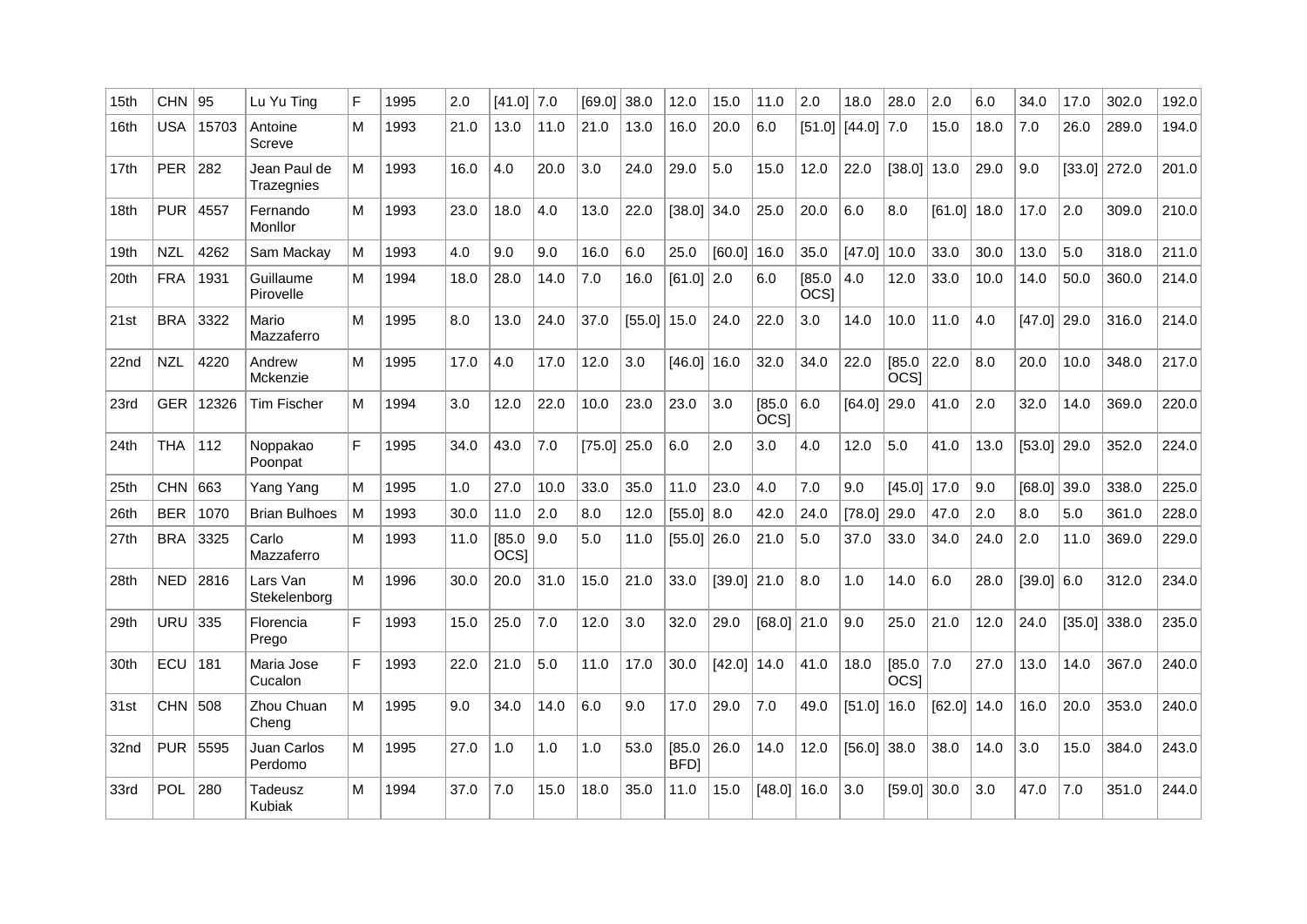| 34th | CHI        | 204  | Rodrigo<br>Ducasse             | M | 1995 | 5.0          | 32.0   | 42.0          | 31.0         | [45.0] | $\vert$ 1.0 | 14.0                  | 10.0                  | 19.0                  | 1.0            | 34.0                  | 25.0                  | [69.0] | 15.0         | 18.0   | 361.0 | 247.0 |
|------|------------|------|--------------------------------|---|------|--------------|--------|---------------|--------------|--------|-------------|-----------------------|-----------------------|-----------------------|----------------|-----------------------|-----------------------|--------|--------------|--------|-------|-------|
| 35th | <b>ISV</b> | 7003 | Nikole Barnes                  | F | 1993 | 6.0          | 33.0   | 8.0           | 23.0         | 21.0   | 31.0        | 1.0                   | 13.0                  | 28.0                  | 18.0           | 7.0                   | 40.0                  | [44.0] | 22.0         | [43.0] | 338.0 | 251.0 |
| 36th | <b>ITA</b> | 7488 | Michele<br>Benamati            | M | 1994 | 2.0          | 20.0   | [41.0]        | 36.0         | 15.0   | 13.0        | 19.0                  | 36.0                  | 4.0                   | [40.0]         | 18.0                  | 24.0                  | 13.0   | 22.0         | 29.0   | 332.0 | 251.0 |
| 37th | NOR 3118   |      | Lars Johan<br><b>Brootkorb</b> | М | 1995 | 22.0         | 18.0   | 48.0          | $[51.0]$ 6.0 |        | [54.0]      | 11.0                  | 12.0                  | 16.0                  | 9.0            | 32.0                  | 43.0                  | 20.0   | 6.0          | 9.0    | 357.0 | 252.0 |
| 38th | <b>BEL</b> | 1095 | Stijn Van Hoye   M             |   | 1994 | $[54.0]$ 2.0 |        | 16.0          | 9.0          | 26.0   | 40.0        | 6.0                   | 45.0                  | 39.0                  | 10.0           | 33.0                  | [85.0]<br><b>OCSI</b> | 7.0    | 10.0         | 12.0   | 394.0 | 255.0 |
| 39th | NOR 3532   |      | Hermann<br>Tomasgaard          | M | 1994 | 1.0          | 3.0    | 9.0           | 1.0          | 11.0   | 27.0        | [85.0]<br><b>OCSI</b> | 31.0                  | 1.0                   | 31.0           | [85.0]<br><b>BFDI</b> | 78.0                  | 44.0   | 6.0          | 22.0   | 435.0 | 265.0 |
| 40th | <b>JPN</b> | 2976 | Keiju Okada                    | м | 1995 | 12.0         | 39.0   | 34.0          | 35.0         | 30.0   | [56.0]      | 5.0                   | 18.0                  | 1.0                   | 35.0           | 4.0                   | 29.0                  | 22.0   | $[44.0]$ 8.0 |        | 372.0 | 272.0 |
| 41st | <b>RSA</b> | 1368 | Michael<br>Crosland            | М | 1993 | 8.0          | 52.0   | 12.0          | 21.0         | 28.0   | 21.0        | 37.0                  | 13.0                  | 47.0                  | [67.0]         | [65.0]   4.0          |                       | 22.0   | 4.0          | 4.0    | 405.0 | 273.0 |
| 42nd | <b>PER</b> | 234  | Stefano<br>Peschiera           | M | 1995 | 25.0         | 25.0   | 8.0           | 51.0         | 9.0    | 3.0         | 31.0                  | [85.0]<br><b>OCSI</b> | 16.0                  | 8.0            | 36.0                  | 39.0                  | [62.0] | 14.0         | 13.0   | 425.0 | 278.0 |
| 43rd | <b>JPN</b> | 3148 | Takeru<br>Wakizaka             | M | 1993 | 7.0          | 22.0   | 13.0          | 17.0         | 25.0   | 30.0        | 10.0                  | [58.0]                | [69.0]                | 5.0            | 17.0                  | 44.0                  | 27.0   | 25.0         | 37.0   | 406.0 | 279.0 |
| 44th | <b>CHI</b> | 205  | Francisco<br>Ducasse           | м | 1996 | 33.0         | 14.0   | 11.0          | 46.0         | 41.0   | 5.0         | 40.0                  | 2.0                   | 27.0                  | $[66.0]$ 2.0   |                       | 2.0                   | 40.0   | [54.0]       | 18.0   | 401.0 | 281.0 |
| 45th | ARG        | 3018 | Mateo<br>Maidalani             | M | 1994 | 12.0         | 16.0   | 16.0          | 25.0         | 50.0   | 3.0         | [64.0]                | 35.0                  | 8.0                   | [70.0]         | 40.0                  | 3.0                   | 27.0   | 18.0         | 28.0   | 415.0 | 281.0 |
| 46th | <b>BRA</b> | 3383 | Pedro Oliveira                 | м | 1994 | 26.0         | [40.0] | 33.0          | [40.0]       | 23.0   | 28.0        | 19.0                  | 4.0                   | 25.0                  | 13.0           | 10.0                  | 16.0                  | 24.0   | 30.0         | 30.0   | 361.0 | 281.0 |
| 47th | <b>SWE</b> | 4259 | Oscar<br>Lundquist             | M | 1993 | 9.0          | 15.0   | 22.0          | 7.0          | 33.0   | 21.0        | [85.0]<br><b>OCSI</b> | 10.0                  | 22.0                  | 26.0           | 34.0                  | 33.0                  | [52.0] | 21.0         | 30.0   | 420.0 | 283.0 |
| 48th | <b>ESP</b> | 1161 | Carlos Lobres                  | M | 1995 | 6.0          | 24.0   | 24.0          | 36.0         | 47.0   | 9.0         | [49.0]                | 11.0                  | [85.0]<br><b>OCSI</b> | 30.0           | 38.0                  | 12.0                  | 13.0   | 20.0         | 17.0   | 421.0 | 287.0 |
| 49th | <b>ITA</b> | 7489 | Guido D'errico                 | M | 1994 | 36.0         | 30.0   | 28.0          | 14.0         | 8.0    | 17.0        | 12.0                  | 23.0                  | [57.0]                | 24.0           | 19.0                  | 8.0                   | [45.0] | 25.0         | 45.0   | 391.0 | 289.0 |
| 50th | <b>CRO</b> | 983  | Louro Strihic                  | м | 1995 | 12.0         | 23.0   | $[59.0]$ 18.0 |              | 26.0   | 18.0        | 3.0                   | 10.0                  | 56.0                  | 1.0            | [85.0]<br><b>BFD</b>  | 20.0                  | 48.0   | 21.0         | 36.0   | 436.0 | 292.0 |
| 51st | <b>ESP</b> | 1170 | Ramon<br>Figueros              | M | 1994 | 24.0         | 15.0   | 39.0          | 29.0         | 27.0   | 8.0         | 45.0                  | 28.0                  | [85.0]<br><b>OCSI</b> | 21.0           | 7.0                   | 24.0                  | [56.0] | 22.0         | 3.0    | 433.0 | 292.0 |
| 52nd | URU        | 242  | Gonzalo<br>Carlotto            | M | 1993 | 11.0         | 18.0   | 5.0           | 1.0          | 16.0   | 48.0        | [61.0]                | 33.0                  | 50.0                  | [85.0]<br>DNF1 | 59.0                  | 21.0                  | 15.0   | 2.0          | 16.0   | 441.0 | 295.0 |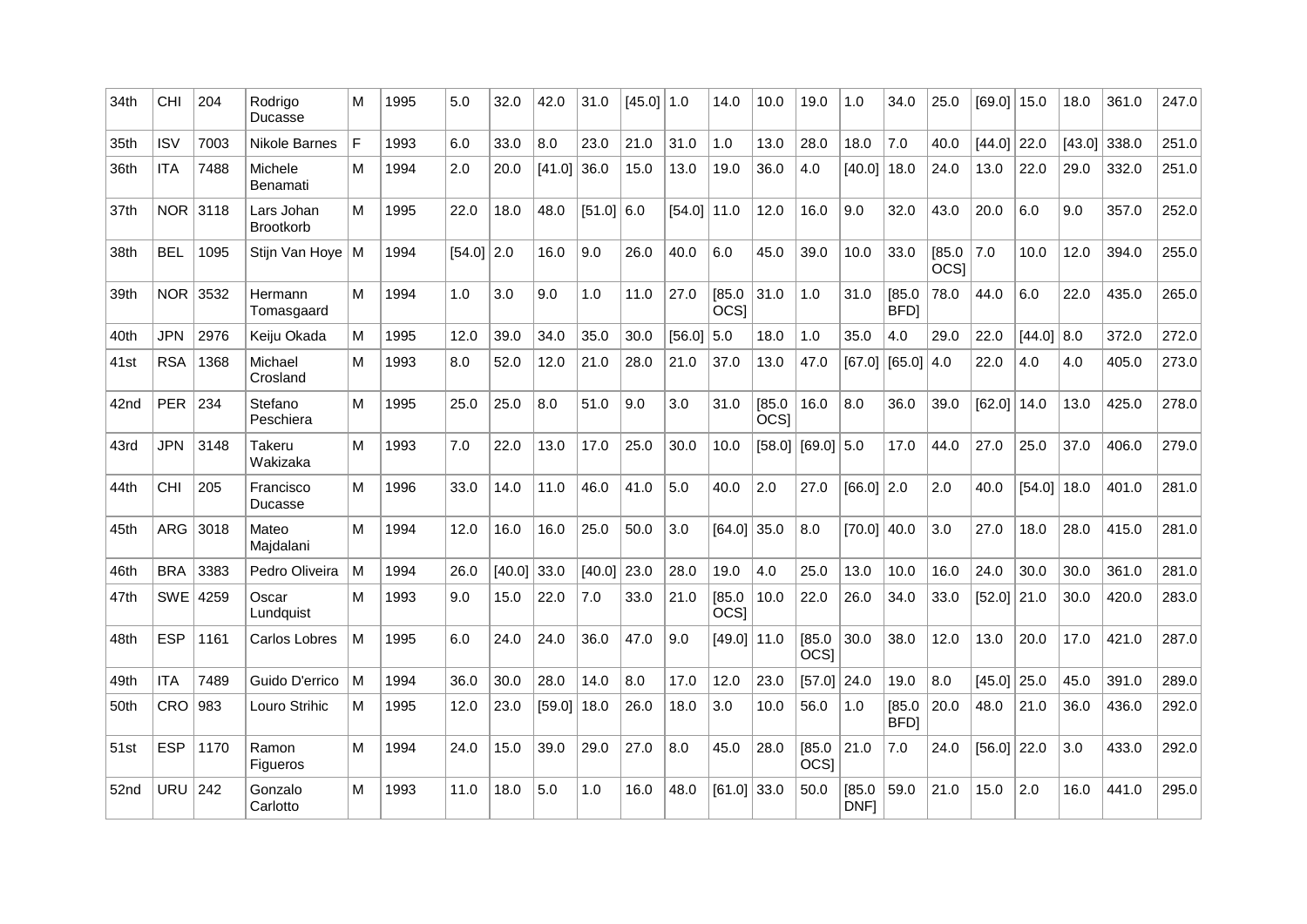| 53rd             | <b>GBR</b> | 5661  | <b>Tom Britz</b>       | М | 1994 | 54.0                       | 40.0                  | 36.0                  | 33.0   | 13.0          | 25.0   | 85.0<br>OCS <sub>1</sub> | 8.0                   | 45.0                  | [66.0]        | 13.0                  | 7.0                   | 14.0          | 7.0                    | 1.0    | 447.0 | 296.0 |
|------------------|------------|-------|------------------------|---|------|----------------------------|-----------------------|-----------------------|--------|---------------|--------|--------------------------|-----------------------|-----------------------|---------------|-----------------------|-----------------------|---------------|------------------------|--------|-------|-------|
| 54th             | <b>FRA</b> | 1958  | Corto Viel             | М | 1993 | 8.0                        | 22.0                  | 27.0                  | 61.0   | 10.0          | 29.0   | $[72.0]$ 54.0            |                       | 13.0                  | 25.0          | [85.0]<br><b>OCSI</b> | 6.0                   | 5.0           | 12.0                   | 25.0   | 454.0 | 297.0 |
| 55th             | <b>PER</b> | 216   | Francesco<br>Puliatti  | м | 1993 | 42.0                       | 36.0                  | 2.0                   | 22.0   | 7.0           | [58.0] | 17.0                     | 7.0                   | [48.0]                | 28.0          | 37.0                  | 43.0                  | 25.0          | 2.0                    | 31.0   | 405.0 | 299.0 |
| 56th             | <b>DEN</b> | 8214  | Julie Kold             | F | 1993 | 49.0                       | 13.0                  | 50.0                  | 21.0   | 10.0          | 18.0   | 18.0                     | $[68.0]$ 3.0          |                       | 6.0           | 43.0                  | [63.0]                | 23.0          | 37.0                   | 9.0    | 431.0 | 300.0 |
| 57th             | <b>TUR</b> | 1050  | Mehmet<br>Turkmen      | M | 1994 | 28.0                       | 35.0                  | 40.0                  | [62.0] | 14.0          | 9.0    | 44.0                     | [74.0]                | 27.0                  | 59.0          | 2.0                   | 19.0                  | 5.0           | 9.0                    | 10.0   | 437.0 | 301.0 |
| 58th             | <b>NZL</b> | 4232  | Logan Beck             | м | 1993 | [85.0]<br>OCS <sub>1</sub> | 5.0                   | [85.0]<br><b>OCSI</b> | 11.0   | 3.0           | 18.0   | 7.0                      | 57.0                  | 30.0                  | 49.0          | 49.0                  | 4.0                   | 54.0          | 15.0                   | 3.0    | 475.0 | 305.0 |
| 59th             | <b>POR</b> | 2599  | <b>Goncalo Pires</b>   | М | 1995 | 25.0                       | 30.0                  | 15.0                  | 18.0   | 25.0          | 40.0   | [48.0]                   | 27.0                  | [59.0]                | 28.0          | 6.0                   | 14.0                  | 36.0          | 12.0                   | 31.0   | 414.0 | 307.0 |
| 60th             | <b>TUR</b> | 122   | Ipeknaz<br>Ozden       | F | 1993 | 14.0                       | 20.0                  | 18.0                  | 43.0   | 31.0          | 27.0   | 4.0                      | 15.0                  | [53.0]                | 24.0          | 17.0                  | [53.0]                | 21.0          | 28.0                   | 51.0   | 419.0 | 313.0 |
| 61 <sub>st</sub> | <b>BER</b> | 1017  | Kalin Hillier          | м | 1994 | 19.0                       | 8.0                   | 10.0                  | 9.0    | 17.0          | 44.0   | 44.0                     | 8.0                   | 52.0                  | 16.0          | 42.0                  | [68.0]                | $[53.0]$ 5.0  |                        | 40.0   | 435.0 | 314.0 |
| 62nd             | <b>BER</b> | 1016  | Owen Siese             | М | 1995 | 7.0                        | 32.0                  | 37.0                  | 9.0    | 51.0          | 14.0   | 10.0                     | 39.0                  | 29.0                  | [58.0]        | 16.0                  | 53.0                  | [66.0]   4.0  |                        | 16.0   | 441.0 | 317.0 |
| 63rd             | <b>ISV</b> | 189   | Alexander<br>Covle     | М | 1993 | 14.0                       | 4.0                   | 14.0                  | 19.0   | 12.0          | 56.0   | [71.0]                   | [85.0]<br><b>OCSI</b> | 65.0                  | 45.0          | 37.0                  | 17.0                  | 15.0          | 8.0                    | 14.0   | 476.0 | 320.0 |
| 64th             | <b>GER</b> | 12323 | Oliver Oczycz          | М | 1995 | 9.0                        | 19.0                  | 48.0                  | 8.0    | 20.0          | 1.0    | 48.0                     | 71.0                  | 13.0                  | 31.0          | 24.0                  | [85.0]<br><b>RETI</b> | $[77.0]$ 10.0 |                        | 20.0   | 484.0 | 322.0 |
| 65th             | SIN        | 118   | Luke Tan               | M | 1993 | 13.0                       | 21.0                  | 26.0                  | 19.0   | 18.0          | 60.0   | [85.0]<br><b>OCSI</b>    | 7.0                   | [85.0]<br><b>OCSI</b> | 15.0          | 11.0                  | 8.0                   | 17.0          | 85.0<br><b>OCS</b>     | 23.0   | 493.0 | 323.0 |
| 66th             | SUI        | 1486  | Sebastien<br>Schneiter | м | 1995 | 56.0                       | [85.0]<br><b>OCSI</b> | 31.0                  | 52.0   | 27.0          | 28.0   | 28.0                     | 32.0                  | 2.0                   | 16.0          | 6.0                   | 10.0                  | 8.0           | 29.0                   | [71.0] | 481.0 | 325.0 |
| 67th             | CRO        | 976   | Bartol<br>Komadina     | м | 1994 | 37.0                       | 31.0                  | 34.0                  | 31.0   | 41.0          | 5.0    | 16.0                     | 46.0                  | 11.0                  | 7.0           | 30.0                  | 3.0                   |               | $[52.0]$ $[47.0]$ 33.0 |        | 424.0 | 325.0 |
| 68th             | <b>AUT</b> | 1004  | Lara Vadlau            | F | 1994 | 19.0                       | 10.0                  | [85.0]<br>OCS         | 13.0   | [85.0]<br>OCS | 32.0   | 63.0                     | 18.0                  | 22.0                  | 71.0          | 24.0                  | 7.0                   | 34.0          | 13.0                   | 8.0    | 504.0 | 334.0 |
| 69th             | <b>GRE</b> | 1750  | Grigorios<br>Mazarakis | М | 1996 | 16.0                       | [62.0]                | 38.0                  | 24.0   | 50.0          | 2.0    | 14.0                     | 17.0                  | 4.0                   | 56.0          | 19.0                  | 45.0                  | 38.0          | $[60.0]$ 13.0          |        | 458.0 | 336.0 |
| 70th             | <b>GRE</b> | 131   | Greogoris<br>Kavas     | м | 1995 | 34.0                       | 38.0                  | 32.0                  | 38.0   | 57.0          | 37.0   | 27.0                     | 5.0                   | 2.0                   | 8.0           | 1.0                   | 18.0                  | [69.0]        | 43.0                   | [60.0] | 469.0 | 340.0 |
| 71 <sub>st</sub> | <b>TUR</b> | 1058  | <b>Halil Demirel</b>   | М | 1993 | 11.0                       | 51.0                  | 54.0                  | 12.0   | 43.0          | 20.0   | 8.0                      | 45.0                  | 40.0                  | $[60.0]$ 27.0 |                       | $[56.0]$ 1.0          |               | 20.0                   | 13.0   | 461.0 | 345.0 |
| 72nd             | ARG        | 3033  | Gonzalo Bisi           | M | 1993 | 33.0                       | 12.0                  | 16.0                  | 24.0   | 32.0          | 34.0   | 58.0                     | [59.0]                | 35.0                  | [63.0]        | 25.0                  | 32.0                  | 23.0          | 14.0                   | 7.0    | 467.0 | 345.0 |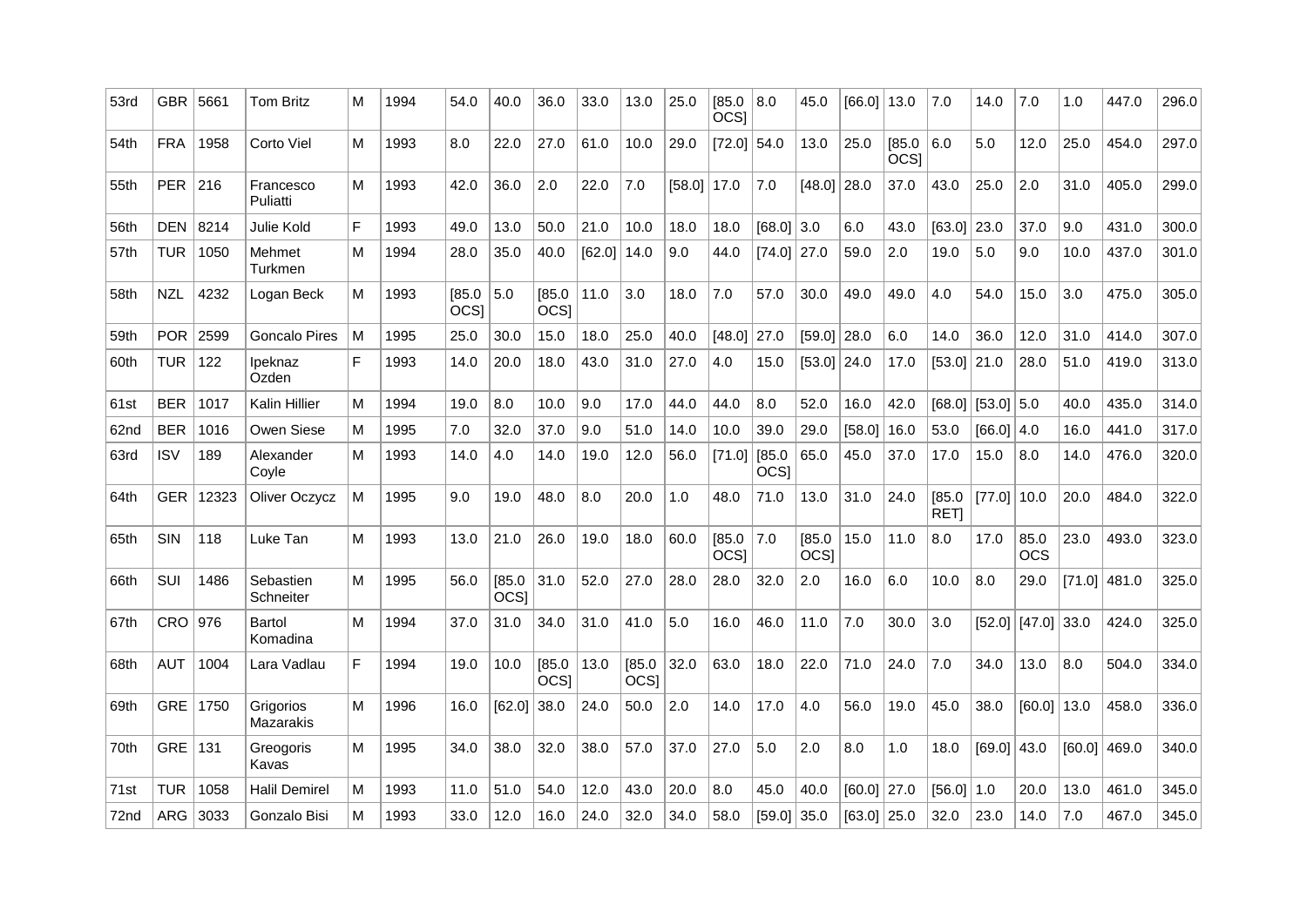| <b>USA</b><br>15120<br>26.0<br>42.0<br> 7.0<br>[52.0]<br>38.0<br>36.0<br>11.0<br>6.0<br>44.0<br>450.0<br>Christopher<br>М<br>1994<br>19.0<br>16.0<br>[52.0]<br>36.0<br>25.0<br>40.0<br>Craven<br>SWE 4271<br>Gustav<br>M<br>1993<br>26.0<br>29.0<br>33.0<br>20.0<br>43.0<br>42.0<br>13.0<br>13.0<br>6.0<br>$[62.0]$ 51.0<br>[85.0]<br>24.0<br>36.0<br>24.0<br>507.0<br><b>OCSI</b><br>Petterson<br>$\mathsf{F}$<br><b>NZL</b><br>6.0<br>38.0<br>24.0<br>23.0<br>$[51.0]$ 34.0<br>22.0<br>41.0<br>39.0<br>48.0<br>467.0<br>4325<br>Erica Dawson<br>1994<br>23.0<br>10.0<br>30.0<br>23.0<br>[55.0]<br>$\mathsf F$<br><b>ESP</b><br>43.0<br>169<br>Sonia Arana<br>1993<br>14.0<br>29.0<br>19.0<br>35.0<br>[49.0]<br>45.0<br>27.0<br>30.0<br>30.0<br>[49.0]<br> 26.0<br>31.0<br>19.0<br>459.0<br>13.0<br><b>ITA</b><br>6.0<br>11.0<br>[60.0]<br>11.0<br>7239<br>Carlo<br>М<br>1993<br>19.0<br>8.0<br>$[52.0]$ 51.0<br>41.0<br>41.0<br>43.0<br>36.0<br>32.0<br>478.0<br>18.0<br>49.0<br>Cucinotta<br>GRE $ 113$<br>17.0<br>4.0<br>54.0<br>M<br>1996<br>58.0<br>$[65.0]$ 45.0<br>60.0<br>1.0<br>31.0<br>1.0<br>15.0<br>1.0<br>46.0<br>$[61.0]$ 495.0<br>Alexandros<br>36.0<br>Kavas<br>[85.0]<br>36.0<br>3.0<br>2.0<br>PUR 5775<br>Alejandro<br>1994<br>36.0<br>55.0<br>39.0<br>29.0<br>52.0<br>39.0<br>30.0<br>$[72.0]$ 31.0<br>7.0<br>526.0<br>M<br>10.0<br>Monllor<br>DNF1<br>25.0<br>20.0<br>31.0<br>33.0<br>[85.0]<br>$[72.0]$ 32.0<br>36.0<br>57.0<br>30.0<br>8.0<br>38.0<br>26.0<br><b>NED 2774</b><br>Max Deckers<br>м<br>1993<br>17.0<br>16.0<br>526.0<br><b>OCSI</b><br>42.0<br>SWE 4255<br>1994<br>17.0<br>15.0<br>6.0<br>19.0<br>43.0<br>27.0<br>47.0<br>[85.0]<br>7.0<br><b>Victor Abenius</b><br>۱M<br>31.0<br>48.0<br>$[67.0]$ 65.0<br>5.0<br>524.0<br><b>OCSI</b><br>32.0<br>23.0<br><b>USA</b><br>13484<br>М<br>1994<br>31.0<br>32.0<br>8.0<br>18.0<br>50.0<br>36.0<br>[85.0]<br>45.0<br>59.0<br>6.0<br>32.0<br>[85.0]<br>552.0<br>Axel Sly<br>10.0<br>OCS <sub>1</sub><br><b>OCSI</b><br><b>POL</b><br>[85.0]<br>49.0<br>46.0<br>57.0<br>40.0<br>9.0<br>19.0<br>12.0<br>5.0<br>53.0<br>1826<br>Konrad Lipski<br>M<br>1995<br>38.0<br>9.0<br>10.0<br>38.0<br>$[69.0]$ 539.0<br>OCS <sub>I</sub><br>CRO 892<br>52.0<br>Dominik Bacic<br>[85.0]<br>28.0<br>37.0<br>$[64.0]$ 12.0<br>51.0<br>14.0<br>19.0<br>20.0<br>14.0<br>37.0<br>28.0<br>53.0<br>534.0<br>l M<br>1993<br>20.0<br><b>OCSI</b><br><b>ISV</b><br>27.0<br>$ 71.0 $ 32.0<br>$[68.0]$ 15.0<br>39.0<br>527.0<br>1995<br>Alecsander<br>М<br>1995<br>55.0<br>3.0<br>21.0<br>58.0<br>41.0<br>13.0<br>9.0<br>35.0<br>40.0<br>Tayler<br>35.0<br>58.0<br>SWE 4215<br>M<br>1993<br>6.0<br>40.0<br>19.0<br>16.0<br>21.0<br>34.0<br>[60.0]<br> 48.0<br>$[60.0]$ 29.0<br>26.0<br>28.0<br>512.0<br>32.0<br>Jesper<br>Gunneling<br>F<br>7.0<br>5.0<br>9.0<br>50.0<br>56.0<br>[85.0]<br>44.0<br>34.0<br><b>NZL</b><br>4269<br>1994<br>21.0<br>17.0<br>51.0<br>45.0<br>$[77.0]$ 19.0<br>35.0<br>555.0<br>Naomi<br><b>OCSI</b><br>Mannering<br><b>AUS</b><br>F<br>400<br>1993<br>29.0<br>[64.0]<br>57.0<br>34.0<br>2.0<br>15.0<br>24.0<br>9.0<br>33.0<br>41.0<br>11.0<br>42.0<br>[62.0]<br> 49.0<br>523.0<br><b>Shelley White</b><br>51.0<br><b>JPN</b><br>3164<br>м<br>1994<br>13.0<br>54.0<br>14.0<br>28.0<br>44.0<br>37.0<br>12.0<br>28.0<br>30.0<br>$[76.0]$ 48.0<br>40.0<br>33.0<br>535.0<br>Takumi<br>$[61.0]$ 17.0<br>Saitama<br>$[71.0]$ [55.0] 27.0 | 73rd | THA   111  |     | Jittiwa<br>Thanawitwilat | F | 1995 | 34.0 | 38.0 | $[55.0]$ 45.0 |      | 22.0 | 2.0  | 54.0 | 16.0 | 17.0 | 11.0 | 3.0 | 5.0  | 48.0 | 51.0 |      | $[61.0]$ 462.0 | 346.0 |
|--------------------------------------------------------------------------------------------------------------------------------------------------------------------------------------------------------------------------------------------------------------------------------------------------------------------------------------------------------------------------------------------------------------------------------------------------------------------------------------------------------------------------------------------------------------------------------------------------------------------------------------------------------------------------------------------------------------------------------------------------------------------------------------------------------------------------------------------------------------------------------------------------------------------------------------------------------------------------------------------------------------------------------------------------------------------------------------------------------------------------------------------------------------------------------------------------------------------------------------------------------------------------------------------------------------------------------------------------------------------------------------------------------------------------------------------------------------------------------------------------------------------------------------------------------------------------------------------------------------------------------------------------------------------------------------------------------------------------------------------------------------------------------------------------------------------------------------------------------------------------------------------------------------------------------------------------------------------------------------------------------------------------------------------------------------------------------------------------------------------------------------------------------------------------------------------------------------------------------------------------------------------------------------------------------------------------------------------------------------------------------------------------------------------------------------------------------------------------------------------------------------------------------------------------------------------------------------------------------------------------------------------------------------------------------------------------------------------------------------------------------------------------------------------------------------------------------------------------------------------------------------------------------------------------------------------------------------------------------------------------------------------------------------------------------------------------------------------------------------------------------------------------------------------------------------------------------------------------------------------------------------------------------------------------------------------------------------------------------------------------------------------------------------------|------|------------|-----|--------------------------|---|------|------|------|---------------|------|------|------|------|------|------|------|-----|------|------|------|------|----------------|-------|
|                                                                                                                                                                                                                                                                                                                                                                                                                                                                                                                                                                                                                                                                                                                                                                                                                                                                                                                                                                                                                                                                                                                                                                                                                                                                                                                                                                                                                                                                                                                                                                                                                                                                                                                                                                                                                                                                                                                                                                                                                                                                                                                                                                                                                                                                                                                                                                                                                                                                                                                                                                                                                                                                                                                                                                                                                                                                                                                                                                                                                                                                                                                                                                                                                                                                                                                                                                                                                    | 74th |            |     |                          |   |      |      |      |               |      |      |      |      |      |      |      |     |      |      |      |      |                | 346.0 |
|                                                                                                                                                                                                                                                                                                                                                                                                                                                                                                                                                                                                                                                                                                                                                                                                                                                                                                                                                                                                                                                                                                                                                                                                                                                                                                                                                                                                                                                                                                                                                                                                                                                                                                                                                                                                                                                                                                                                                                                                                                                                                                                                                                                                                                                                                                                                                                                                                                                                                                                                                                                                                                                                                                                                                                                                                                                                                                                                                                                                                                                                                                                                                                                                                                                                                                                                                                                                                    | 75th |            |     |                          |   |      |      |      |               |      |      |      |      |      |      |      |     |      |      |      |      |                | 360.0 |
|                                                                                                                                                                                                                                                                                                                                                                                                                                                                                                                                                                                                                                                                                                                                                                                                                                                                                                                                                                                                                                                                                                                                                                                                                                                                                                                                                                                                                                                                                                                                                                                                                                                                                                                                                                                                                                                                                                                                                                                                                                                                                                                                                                                                                                                                                                                                                                                                                                                                                                                                                                                                                                                                                                                                                                                                                                                                                                                                                                                                                                                                                                                                                                                                                                                                                                                                                                                                                    | 76th |            |     |                          |   |      |      |      |               |      |      |      |      |      |      |      |     |      |      |      |      |                | 361.0 |
|                                                                                                                                                                                                                                                                                                                                                                                                                                                                                                                                                                                                                                                                                                                                                                                                                                                                                                                                                                                                                                                                                                                                                                                                                                                                                                                                                                                                                                                                                                                                                                                                                                                                                                                                                                                                                                                                                                                                                                                                                                                                                                                                                                                                                                                                                                                                                                                                                                                                                                                                                                                                                                                                                                                                                                                                                                                                                                                                                                                                                                                                                                                                                                                                                                                                                                                                                                                                                    | 77th |            |     |                          |   |      |      |      |               |      |      |      |      |      |      |      |     |      |      |      |      |                | 361.0 |
|                                                                                                                                                                                                                                                                                                                                                                                                                                                                                                                                                                                                                                                                                                                                                                                                                                                                                                                                                                                                                                                                                                                                                                                                                                                                                                                                                                                                                                                                                                                                                                                                                                                                                                                                                                                                                                                                                                                                                                                                                                                                                                                                                                                                                                                                                                                                                                                                                                                                                                                                                                                                                                                                                                                                                                                                                                                                                                                                                                                                                                                                                                                                                                                                                                                                                                                                                                                                                    | 78th |            |     |                          |   |      |      |      |               |      |      |      |      |      |      |      |     |      |      |      |      |                | 366.0 |
|                                                                                                                                                                                                                                                                                                                                                                                                                                                                                                                                                                                                                                                                                                                                                                                                                                                                                                                                                                                                                                                                                                                                                                                                                                                                                                                                                                                                                                                                                                                                                                                                                                                                                                                                                                                                                                                                                                                                                                                                                                                                                                                                                                                                                                                                                                                                                                                                                                                                                                                                                                                                                                                                                                                                                                                                                                                                                                                                                                                                                                                                                                                                                                                                                                                                                                                                                                                                                    | 79th |            |     |                          |   |      |      |      |               |      |      |      |      |      |      |      |     |      |      |      |      |                | 369.0 |
|                                                                                                                                                                                                                                                                                                                                                                                                                                                                                                                                                                                                                                                                                                                                                                                                                                                                                                                                                                                                                                                                                                                                                                                                                                                                                                                                                                                                                                                                                                                                                                                                                                                                                                                                                                                                                                                                                                                                                                                                                                                                                                                                                                                                                                                                                                                                                                                                                                                                                                                                                                                                                                                                                                                                                                                                                                                                                                                                                                                                                                                                                                                                                                                                                                                                                                                                                                                                                    | 80th |            |     |                          |   |      |      |      |               |      |      |      |      |      |      |      |     |      |      |      |      |                | 369.0 |
|                                                                                                                                                                                                                                                                                                                                                                                                                                                                                                                                                                                                                                                                                                                                                                                                                                                                                                                                                                                                                                                                                                                                                                                                                                                                                                                                                                                                                                                                                                                                                                                                                                                                                                                                                                                                                                                                                                                                                                                                                                                                                                                                                                                                                                                                                                                                                                                                                                                                                                                                                                                                                                                                                                                                                                                                                                                                                                                                                                                                                                                                                                                                                                                                                                                                                                                                                                                                                    | 81st |            |     |                          |   |      |      |      |               |      |      |      |      |      |      |      |     |      |      |      |      |                | 369.0 |
|                                                                                                                                                                                                                                                                                                                                                                                                                                                                                                                                                                                                                                                                                                                                                                                                                                                                                                                                                                                                                                                                                                                                                                                                                                                                                                                                                                                                                                                                                                                                                                                                                                                                                                                                                                                                                                                                                                                                                                                                                                                                                                                                                                                                                                                                                                                                                                                                                                                                                                                                                                                                                                                                                                                                                                                                                                                                                                                                                                                                                                                                                                                                                                                                                                                                                                                                                                                                                    | 82nd |            |     |                          |   |      |      |      |               |      |      |      |      |      |      |      |     |      |      |      |      |                | 372.0 |
|                                                                                                                                                                                                                                                                                                                                                                                                                                                                                                                                                                                                                                                                                                                                                                                                                                                                                                                                                                                                                                                                                                                                                                                                                                                                                                                                                                                                                                                                                                                                                                                                                                                                                                                                                                                                                                                                                                                                                                                                                                                                                                                                                                                                                                                                                                                                                                                                                                                                                                                                                                                                                                                                                                                                                                                                                                                                                                                                                                                                                                                                                                                                                                                                                                                                                                                                                                                                                    | 83rd |            |     |                          |   |      |      |      |               |      |      |      |      |      |      |      |     |      |      |      |      |                | 382.0 |
|                                                                                                                                                                                                                                                                                                                                                                                                                                                                                                                                                                                                                                                                                                                                                                                                                                                                                                                                                                                                                                                                                                                                                                                                                                                                                                                                                                                                                                                                                                                                                                                                                                                                                                                                                                                                                                                                                                                                                                                                                                                                                                                                                                                                                                                                                                                                                                                                                                                                                                                                                                                                                                                                                                                                                                                                                                                                                                                                                                                                                                                                                                                                                                                                                                                                                                                                                                                                                    | 84th |            |     |                          |   |      |      |      |               |      |      |      |      |      |      |      |     |      |      |      |      |                | 385.0 |
|                                                                                                                                                                                                                                                                                                                                                                                                                                                                                                                                                                                                                                                                                                                                                                                                                                                                                                                                                                                                                                                                                                                                                                                                                                                                                                                                                                                                                                                                                                                                                                                                                                                                                                                                                                                                                                                                                                                                                                                                                                                                                                                                                                                                                                                                                                                                                                                                                                                                                                                                                                                                                                                                                                                                                                                                                                                                                                                                                                                                                                                                                                                                                                                                                                                                                                                                                                                                                    | 85th |            |     |                          |   |      |      |      |               |      |      |      |      |      |      |      |     |      |      |      |      |                | 385.0 |
|                                                                                                                                                                                                                                                                                                                                                                                                                                                                                                                                                                                                                                                                                                                                                                                                                                                                                                                                                                                                                                                                                                                                                                                                                                                                                                                                                                                                                                                                                                                                                                                                                                                                                                                                                                                                                                                                                                                                                                                                                                                                                                                                                                                                                                                                                                                                                                                                                                                                                                                                                                                                                                                                                                                                                                                                                                                                                                                                                                                                                                                                                                                                                                                                                                                                                                                                                                                                                    | 86th |            |     |                          |   |      |      |      |               |      |      |      |      |      |      |      |     |      |      |      |      |                | 388.0 |
|                                                                                                                                                                                                                                                                                                                                                                                                                                                                                                                                                                                                                                                                                                                                                                                                                                                                                                                                                                                                                                                                                                                                                                                                                                                                                                                                                                                                                                                                                                                                                                                                                                                                                                                                                                                                                                                                                                                                                                                                                                                                                                                                                                                                                                                                                                                                                                                                                                                                                                                                                                                                                                                                                                                                                                                                                                                                                                                                                                                                                                                                                                                                                                                                                                                                                                                                                                                                                    | 87th |            |     |                          |   |      |      |      |               |      |      |      |      |      |      |      |     |      |      |      |      |                | 392.0 |
|                                                                                                                                                                                                                                                                                                                                                                                                                                                                                                                                                                                                                                                                                                                                                                                                                                                                                                                                                                                                                                                                                                                                                                                                                                                                                                                                                                                                                                                                                                                                                                                                                                                                                                                                                                                                                                                                                                                                                                                                                                                                                                                                                                                                                                                                                                                                                                                                                                                                                                                                                                                                                                                                                                                                                                                                                                                                                                                                                                                                                                                                                                                                                                                                                                                                                                                                                                                                                    | 88th |            |     |                          |   |      |      |      |               |      |      |      |      |      |      |      |     |      |      |      |      |                | 393.0 |
|                                                                                                                                                                                                                                                                                                                                                                                                                                                                                                                                                                                                                                                                                                                                                                                                                                                                                                                                                                                                                                                                                                                                                                                                                                                                                                                                                                                                                                                                                                                                                                                                                                                                                                                                                                                                                                                                                                                                                                                                                                                                                                                                                                                                                                                                                                                                                                                                                                                                                                                                                                                                                                                                                                                                                                                                                                                                                                                                                                                                                                                                                                                                                                                                                                                                                                                                                                                                                    | 89th |            |     |                          |   |      |      |      |               |      |      |      |      |      |      |      |     |      |      |      |      |                | 397.0 |
|                                                                                                                                                                                                                                                                                                                                                                                                                                                                                                                                                                                                                                                                                                                                                                                                                                                                                                                                                                                                                                                                                                                                                                                                                                                                                                                                                                                                                                                                                                                                                                                                                                                                                                                                                                                                                                                                                                                                                                                                                                                                                                                                                                                                                                                                                                                                                                                                                                                                                                                                                                                                                                                                                                                                                                                                                                                                                                                                                                                                                                                                                                                                                                                                                                                                                                                                                                                                                    | 90th |            |     |                          |   |      |      |      |               |      |      |      |      |      |      |      |     |      |      |      |      |                | 398.0 |
|                                                                                                                                                                                                                                                                                                                                                                                                                                                                                                                                                                                                                                                                                                                                                                                                                                                                                                                                                                                                                                                                                                                                                                                                                                                                                                                                                                                                                                                                                                                                                                                                                                                                                                                                                                                                                                                                                                                                                                                                                                                                                                                                                                                                                                                                                                                                                                                                                                                                                                                                                                                                                                                                                                                                                                                                                                                                                                                                                                                                                                                                                                                                                                                                                                                                                                                                                                                                                    | 91st | <b>TUR</b> | 148 | <b>Bora Olcav</b>        | м | 1995 | 10.0 | 37.0 | 34.0          | 25.0 | 32.0 | 40.0 | 31.0 | 29.0 |      |      |     | 31.0 | 12.0 | 44.0 | 48.0 | 526.0          | 400.0 |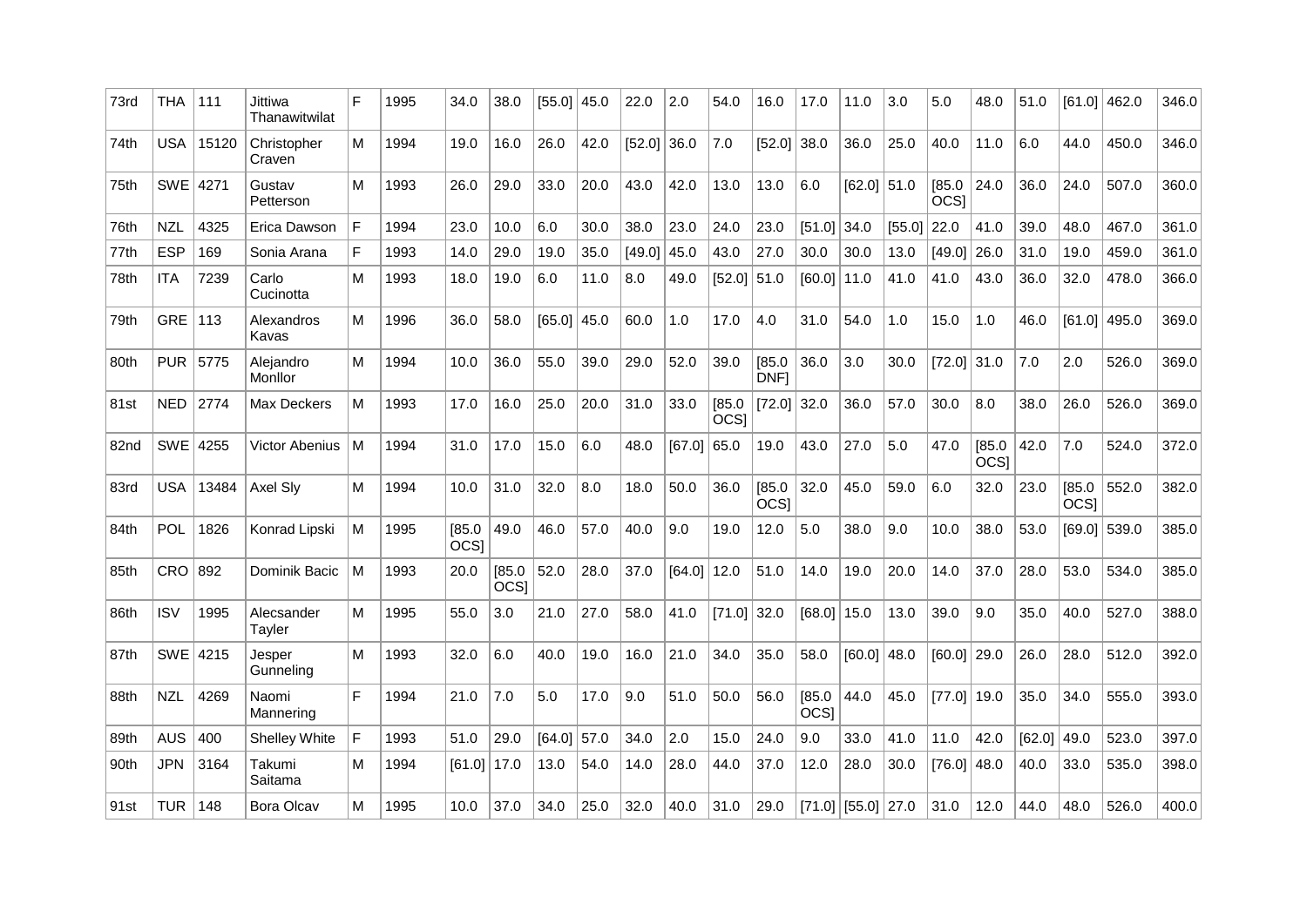| 92nd        | DEN 8223   |      | Christian Rost           | M | 1995 | [50.0]        | 46.0           | 45.0           | 48.0          | 31.0                  | 35.0          | 39.0                       | 1.0           | 11.0                       | $[81.0]$ 21.0         |                      | 27.0           | 17.0          | 33.0          | 49.0                  | 534.0          | 403.0 |
|-------------|------------|------|--------------------------|---|------|---------------|----------------|----------------|---------------|-----------------------|---------------|----------------------------|---------------|----------------------------|-----------------------|----------------------|----------------|---------------|---------------|-----------------------|----------------|-------|
| 93rd        | RUS   205  |      | Maxim<br>Nikolaev        | м | 1996 | 52.0          | 32.0           | 45.0           | 37.0          | $[61.0]$ 43.0         |               | 16.0                       | 28.0          | 29.0                       | 40.0                  | 12.0                 | 10.0           | 29.0          | $[58.0]$ 31.0 |                       | 523.0          | 404.0 |
| 94th        | <b>CHI</b> | 206  | Mathias<br>Robertson     | м | 1995 | 46.0          | 33.0           | 47.0           | 47.0          | $[58.0]$ 41.0         |               | 9.0                        | 22.0          | 21.0                       | 4.0                   | 15.0                 | 45.0           | 41.0          | 34.0          |                       | $[54.0]$ 517.0 | 405.0 |
| 95th        | AHO $ 77$  |      | Kevin Van<br>Otterdyk    | м | 1995 | 50.0          | 22.0           | 29.0           | 29.0          | 23.0                  | $[60.0]$ 23.0 |                            | [52.0]        | 14.0                       | 48.0                  | 51.0                 | 36.0           | 39.0          | 16.0          | 26.0                  | 518.0          | 406.0 |
| 96th        | <b>NOR</b> | 3576 | <b>Harald Faste</b>      | м | 1994 | 35.0          | [85.0]<br>DSQ] | 13.0           | 5.0           | 20.0                  | 36.0          | 62.0                       | 47.0          | 11.0                       | 79.0                  | 23.0                 | [85.0]<br>OCSI | 11.0          | 27.0          | 38.0                  | 577.0          | 407.0 |
| 97th        | <b>RSA</b> | 1381 | Alex Lehtinen            | м | 1994 | 31.0          | 21.0           | 17.0           | 48.0          | 36.0                  | [69.0]   4.0  |                            | [61.0]        | 44.0                       | 38.0                  | 31.0                 | 57.0           | 37.0          | 37.0          | 8.0                   | 539.0          | 409.0 |
| 98th        | $CRO$ 963  |      | Bartul<br>Plenkovic      | M | 1993 | 53.0          | 15.0           | 19.0           | 14.0          | 5.0                   | $[70.0]$ 58.0 |                            | 69.0          | [85.0]<br>OCS <sub>1</sub> | 69.0                  | 46.0                 | 12.0           | 4.0           | 5.0           | 41.0                  | 565.0          | 410.0 |
| 99th        | <b>BRA</b> | 3477 | Ricardo<br>Paranhos      | М | 1994 | 42.0          | [85.0]<br>OCS] | 56.0           | 36.0          | 58.0                  | 4.0           | 57.0                       | 24.0          | 18.0                       | 2.0                   | 2.0                  | 11.0           | [73.0]        | 39.0          | 62.0                  | 569.0          | 411.0 |
| 100th       | <b>PER</b> | 289  | Fatima<br>Gianella       | F | 1993 | 28.0          | 41.0           | 30.0           | $[57.0]$ 52.0 |                       | 12.0          | 22.0                       | 44.0          | 5.0                        | 2.0                   | 39.0                 | $[71.0]$ 55.0  |               | 28.0          | 55.0                  | 541.0          | 413.0 |
| 101st       | <b>FIN</b> | 700  | Kaarle Tapper            | M | 1995 | 46.0          | 12.0           | 30.0           | 24.0          | 5.0                   | 52.0          | 21.0                       | 43.0          | 46.0                       | 40.0                  | $[54.0]$ 19.0        |                | 53.0          | 24.0          | [85.0]<br><b>OCSI</b> | 554.0          | 415.0 |
| 102nd   POL |            | 1101 | Mateusz<br>Skrabaszewski | м | 1993 | 41.0          | 37.0           | 35.0           | 41.0          | 15.0                  | 46.0          | 22.0                       | $[69.0]$ 37.0 |                            | 27.0                  | 22.0                 | 31.0           | 19.0          | 42.0          |                       | [54.0] 538.0   | 415.0 |
| 103rd       | <b>AUT</b> | 121  | Tanja Frank              | F | 1993 | 39.0          | 24.0           | 42.0           | 37.0          | 15.0                  | [66.0]        | 36.0                       | 37.0          | 36.0                       | 51.0                  | $[67.0]$ 28.0        |                | 39.0          | 17.0          | 21.0                  | 555.0          | 422.0 |
| 104th       | <b>GRE</b> | 7238 | Nicolaos<br>Kalafatis    | м | 1994 | 25.0          | 26.0           | 62.0           | 14.0          | 50.0                  | 20.0          | [85.0]<br>OCS <sub>I</sub> | 37.0          | 26.0                       | 43.0                  | 28.0                 | 20.0           | 18.0          | 55.0          |                       | $[63.0]$ 572.0 | 424.0 |
| 105th       | <b>TUR</b> | 706  | Cevla<br>Yurtseven       | F | 1993 | 5.0           | 11.0           | 51.0           | 43.0          | 29.0                  | 31.0          | 9.0                        | 42.0          | 38.0                       | [85.0]<br><b>OCSI</b> | 36.0                 | 52.0           | $[60.0]$ 49.0 |               | 37.0                  | 578.0          | 433.0 |
| 106th       | <b>NOR</b> | 3578 | Magnus<br>Andersen       | м | 1993 | 17.0          | 9.0            | 17.0           | 17.0          | [85.0]<br>OCSI   BFDI | [85.0]        | 68.0                       | 19.0          | 44.0                       | 20.0                  | 62.0                 | 54.0           | 49.0          | 19.0          | 38.0                  | 603.0          | 433.0 |
| 107th       | SUI        | 1452 | Jocelyn Keller           | M | 1994 | 13.0          | 26.0           | [56.0]   47.0  |               | 30.0                  | 35.0          | 46.0                       | 55.0          | 49.0                       | 17.0                  | 22.0                 | 13.0           | 53.0          | [59.0]        | 27.0                  | 548.0          | 433.0 |
| 108th       | <b>BEL</b> | 1099 | Quinten<br>Lootens       | м | 1994 | $[75.0]$ 43.0 |                | 27.0           | 34.0          | 19.0                  | 34.0          | 33.0                       | 33.0          | 53.0                       | 35.0                  | 39.0                 | 35.0           | $[60.0]$ 9.0  |               | 40.0                  | 569.0          | 434.0 |
| 109th       | <b>TRI</b> | 1012 | <b>Wesley Scott</b>      | M | 1993 | 38.0          | 19.0           | 32.0           | 34.0          | $[71.0]$ 23.0         |               | 48.0                       | 25.0          | 52.0                       | 34.0                  | [85.0]<br><b>OCS</b> | 43.0           | 17.0          | 43.0          | 27.0                  | 591.0          | 435.0 |
| 110th       | <b>JPN</b> | 3136 | Kyo Ibane                | м | 1994 | 41.0          | 64.0           | [85.0]<br>OCS] | 39.0          | $[69.0]$ 4.0          |               | 25.0                       | 18.0          | 7.0                        | 12.0                  | 58.0                 | 23.0           | 59.0          | 57.0          | 34.0                  | 595.0          | 441.0 |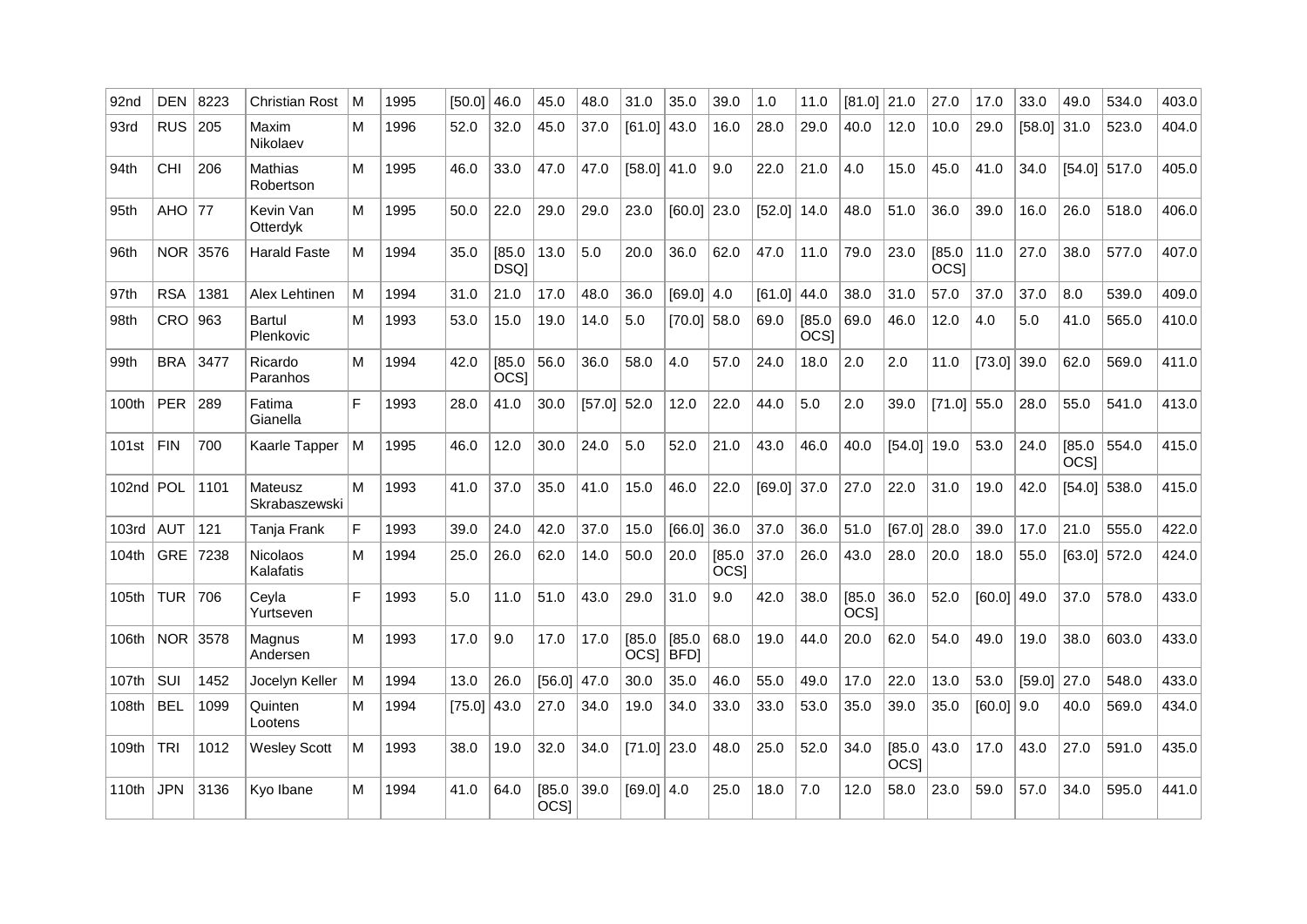| 111th | POL            | 1480  | Mateusz<br>Kolata      | М   | 1993 | 30.0   | 10.0                       | 20.0                  | 42.0                       | 2.0                   | [78.0]        | [69.0]               | 69.0   | 69.0                  | 41.0                  | 19.0                  | 29.0                  | 61.0          | 49.0                  | 1.0    | 589.0          | 442.0 |
|-------|----------------|-------|------------------------|-----|------|--------|----------------------------|-----------------------|----------------------------|-----------------------|---------------|----------------------|--------|-----------------------|-----------------------|-----------------------|-----------------------|---------------|-----------------------|--------|----------------|-------|
| 112th | <b>SLO</b>     | 957   | Enej Kocjancic         | ۱M  | 1993 | [65.0] | 42.0                       | 22.0                  | 28.0                       | 36.0                  | 20.0          | 40.0                 | [64.0] | 50.0                  | 62.0                  | 14.0                  | 36.0                  | 6.0           | 38.0                  | 52.0   | 575.0          | 446.0 |
| 113th | <b>RUS</b>     | 69    | Kristian Chekh         | ۱M  | 1994 | 23.0   | 52.0                       | 19.0                  | 65.0                       | 54.0                  | 42.0          | 56.0                 | 25.0   | 3.0                   | [85.0]<br><b>OCSI</b> | 15.0                  | 8.0                   | 65.0          | $[68.0]$ 21.0         |        | 601.0          | 448.0 |
| 114th | <b>FIN</b>     | 555   | Miikka Nikkila         | м   | 1993 | 20.0   | 45.0                       | 41.0                  | 16.0                       | 40.0                  | [65.0]        | 41.0                 | 30.0   | 37.0                  | 25.0                  | 35.0                  | 62.0                  | 15.0          | [85.0]<br><b>OCSI</b> | 43.0   | 600.0          | 450.0 |
| 115th | <b>USA</b>     | 12208 | Person Potts           | м   | 1993 | [70.0] | 39.0                       | 20.0                  | 46.0                       | 19.0                  | 39.0          | 59.0                 | 9.0    | 20.0                  | $[75.0]$ 60.0         |                       | 59.0                  | 36.0          | 19.0                  | 28.0   | 598.0          | 453.0 |
| 116th | <b>GER</b>     | 12324 | Hannes<br>Marten       | м   | 1995 | 35.0   | 45.0                       | 28.0                  | 22.0                       | 35.0                  | 47.0          | 185.0<br><b>OCSI</b> | 11.0   | 32.0                  | 72.0                  | [85.0]<br><b>BFD</b>  | 64.0                  | 2.0           | 44.0                  | 17.0   | 624.0          | 454.0 |
| 117th | POL            | 1310  | Ewa Szczesna           | l F | 1994 | 40.0   | 27.0                       | [85.0]<br><b>OCSI</b> | 52.0                       | 37.0                  | 17.0          | 3.0                  | 67.0   | 20.0                  | 57.0                  | 58.0                  | 9.0                   | 20.0          | $[71.0]$ 47.0         |        | 610.0          | 454.0 |
| 118th | <b>SLO</b>     | 378   | Domen<br>Stepancic     | M   | 1995 | 29.0   | 24.0                       | 21.0                  | [62.0]                     | 47.0                  | 22.0          | 21.0                 | 20.0   | 43.0                  | 50.0                  | 23.0                  | 42.0                  | $[79.0]$ 55.0 |                       | 59.0   | 597.0          | 456.0 |
| 119th | <b>BRA</b>     | 3493  | Breno<br>Abdulklech    | м   | 1995 | 47.0   | 34.0                       | 39.0                  | [76.0]                     | 34.0                  | 14.0          | 1.0                  | 29.0   | 18.0                  | 52.0                  | 53.0                  | 35.0                  | 57.0          | $[67.0]$ 46.0         |        | 602.0          | 459.0 |
| 120th | <b>ARG</b>     | 3118  | Ignacio Jose<br>Rogala | м   | 1994 | 15.0   | 42.0                       | 37.0                  | 40.0                       | 46.0                  | 16.0          | 55.0                 | 17.0   | $[67.0]$ 34.0         |                       | [85.0]<br><b>BFDI</b> | 3.0                   | 45.0          | 52.0                  | 57.0   | 611.0          | 459.0 |
| 121st | <b>GBR</b>     | 5559  | David Grant            | м   | 1994 | 47.0   | 28.0                       | 29.0                  | 27.0                       | 19.0                  | $[69.0]$ 24.0 |                      | 35.0   | 40.0                  | 66.0                  | 52.0                  | [85.0]<br><b>OCSI</b> | 47.0          | 19.0                  | 27.0   | 614.0          | 460.0 |
|       | 122nd POR 2442 |       | Duarte<br>Monteiro     | м   | 1994 | 45.0   | 50.0                       | 28.0                  | 22.0                       | 38.0                  | [53.0]        | 11.0                 | 51.0   | 24.0                  | $[70.0]$ 41.0         |                       | 49.0                  | 21.0          | 40.0                  | 42.0   | 585.0          | 462.0 |
| 123rd | <b>IRL</b>     | 1305  | Jamie Aplin            | м   | 1994 | 48.0   | 23.0                       | 47.0                  | 26.0                       | 21.0                  | 62.0          | 37.0                 | 26.0   | $[74.0]$ 50.0         |                       | 24.0                  | 24.0                  | 47.0          | 27.0                  |        | $[81.0]$ 617.0 | 462.0 |
| 124th | ECU            | 418   | Moises Arav            | м   | 1996 | 29.0   | 37.0                       | 23.0                  | 63.0                       | 60.0                  | 22.0          | 6.0                  | [78.0] | 31.0                  | 48.0                  | 21.0                  | 56.0                  | [73.0]        | 29.0                  | 38.0   | 614.0          | 463.0 |
| 125th | <b>POR</b>     | 2324  | Patricia Costa         | F   | 1993 | 44.0   | 54.0                       | 21.0                  | 38.0                       | 42.0                  | [70.0]        | 25.0                 | 43.0   | 13.0                  | 15.0                  | [64.0]                | 25.0                  | 46.0          | 43.0                  | 54.0   | 597.0          | 463.0 |
| 126th | AHO            | 8     | Just Van<br>Aanholt    | м   | 1995 | 22.0   | 23.0                       | 36.0                  | [85.0]<br>OCS <sub>1</sub> | 48.0                  | 19.0          | 29.0                 | 24.0   | 61.0                  | 44.0                  | 49.0                  | 32.0                  | 39.0          | 38.0                  | [70.0] | 619.0          | 464.0 |
| 127th | <b>FRA</b>     | 1911  | Pierre de<br>Charry    | м   | 1993 | 6.0    | [85.0]<br>OCS <sub>1</sub> | 25.0                  | 23.0                       | 10.0                  | 53.0          | 41.0                 | 54.0   | [85.0]<br>OCS]        | 50.0                  | 85.0<br><b>BFD</b>    | 79.0                  | 9.0           | 11.0                  | 23.0   | 639.0          | 469.0 |
| 128th | <b>UKR</b>     | 93    | Anna Kyselova   F      |     | 1993 | [66.0] | 53.0                       | 31.0                  | 31.0                       | 34.0                  | 33.0          | 52.0                 | 23.0   | $[63.0]$ 20.0         |                       | 63.0                  | 18.0                  | 35.0          | 24.0                  | 53.0   | 599.0          | 470.0 |
| 129th | SIN            | 111   | Darren Choy            | м   | 1994 | 46.0   | 27.0                       | 39.0                  | 42.0                       | [85.0]<br><b>OCSI</b> | 3.0           | 41.0                 | 52.0   | [85.0]<br><b>OCSI</b> | 8.0                   | 39.0                  | 36.0                  | 58.0          | 23.0                  | 57.0   | 641.0          | 471.0 |
| 130th | <b>GBR</b>     | 5683  | <b>Matt Wallis</b>     | м   | 1994 | 43.0   | [64.0]                     | 40.0                  | 47.0                       | 59.0                  | 43.0          | 47.0                 | 34.0   | 39.0                  | $[69.0]$ 26.0         |                       | 37.0                  | 6.0           | 15.0                  | 41.0   | 610.0          | 477.0 |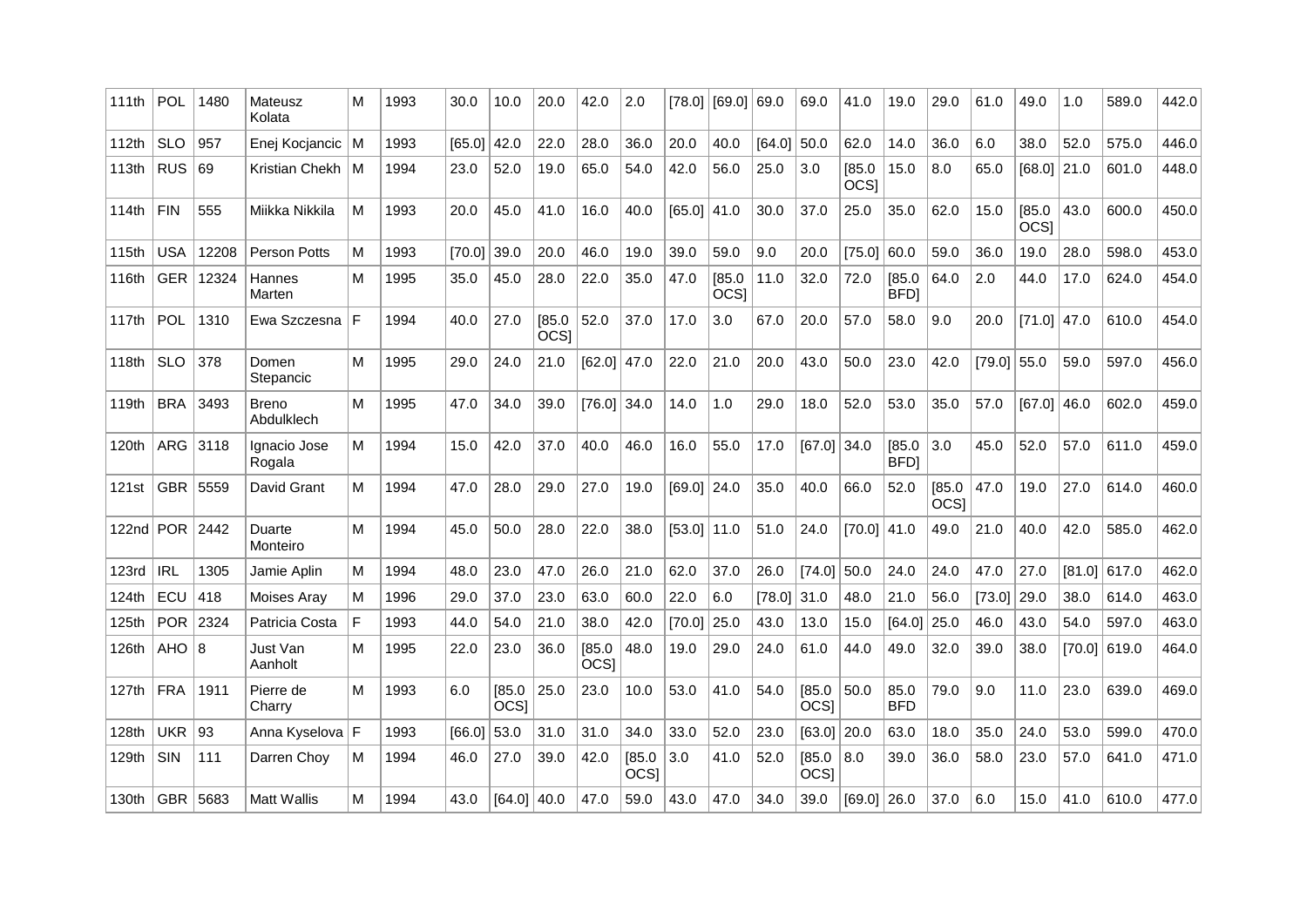| 131st             | SUI        | 1447 | Victor Casas         | М | 1995 | 54.0                       | 48.0                  | 33.0                       | 58.0          | 57.0                       | 6.0          | 53.0                  | 5.0    | 34.0                  | 14.0   | 4.0           | [85.0]<br><b>OCSI</b>      | 50.0   | 63.0   |                       | [66.0] 630.0   | 479.0 |
|-------------------|------------|------|----------------------|---|------|----------------------------|-----------------------|----------------------------|---------------|----------------------------|--------------|-----------------------|--------|-----------------------|--------|---------------|----------------------------|--------|--------|-----------------------|----------------|-------|
| 132nd ARG         |            | 2904 | Juan Jose<br>Autelli | м | 1993 | 40.0                       | 8.0                   | 46.0                       | 16.0          | 44.0                       | 50.0         | [85.0]<br><b>OCSI</b> | 55.0   | 77.0                  | 61.0   | $[81.0]$ 16.0 |                            | 34.0   | 17.0   | 16.0                  | 646.0          | 480.0 |
| 133rd             | <b>NED</b> | 2822 | <b>Rick Spelde</b>   | м | 1994 | [63.0]                     | 40.0                  | 48.0                       | 53.0          | 30.0                       | 45.0         | 60.0                  | [70.0] | 15.0                  | 12.0   | 56.0          | 23.0                       | 19.0   | 42.0   | 39.0                  | 615.0          | 482.0 |
| 134th             | ARG        | 3023 | Cesar<br>Cosacow     | м | 1993 | 48.0                       | 7.0                   | 24.0                       | 15.0          | [85.0]<br>OCS <sub>1</sub> | 58.0         | [85.0]<br>DNF1        | 20.0   | 62.0                  | 39.0   | 67.0          | 55.0                       | 23.0   | 29.0   | 39.0                  | 656.0          | 486.0 |
| 135th             | CHI        | 330  | Nadja Horwitz        | F | 1996 | 43.0                       | 17.0                  | 26.0                       | 20.0          | 28.0                       | 60.0         | [61.0]                | 54.0   | [71.0]                | 58.0   | 52.0          | 28.0                       | 33.0   | 23.0   | 45.0                  | 619.0          | 487.0 |
| 136th             | SUI        | 1478 | <b>Tim Wachter</b>   | м | 1993 | 16.0                       | 30.0                  | 51.0                       | 32.0          | 36.0                       | 5.0          | 49.0                  | 34.0   | 48.0                  | 42.0   | 53.0          | 44.0                       | [62.0] | 52.0   | [85.0]<br><b>OCSI</b> | 639.0          | 492.0 |
| 137th             | <b>AUS</b> | 295  | Matthew<br>Wearn     | м | 1995 | 39.0                       | 50.0                  | 57.0                       | 58.0          | 33.0                       | 39.0         | [66.0]                | 40.0   | $[59.0]$ 21.0         |        | 34.0          | 12.0                       | 55.0   | 34.0   | 24.0                  | 621.0          | 496.0 |
| 138th             | <b>SLO</b> | 295  | Maks Vrcaj           | м | 1995 | 45.0                       | [85.0]<br><b>OCSI</b> | 57.0                       | 58.0          | 61.0                       | 19.0         | 21.0                  | 21.0   | 9.0                   | 29.0   | 50.0          | 18.0                       | 44.0   | [75.0] | 65.0                  | 657.0          | 497.0 |
| 139th             | <b>MEX</b> | 548  | Javier Patron        | м | 1993 | 21.0                       | 55.0                  | 41.0                       | $[70.0]$ 54.0 |                            | 27.0         | 14.0                  | 41.0   | [64.0]                | 17.0   | 60.0          | 29.0                       | 46.0   | 50.0   | 42.0                  | 631.0          | 497.0 |
| 140th             | <b>MEX</b> | 547  | Cristina Ortiz       | F | 1995 | [74.0]                     | 61.0                  | 64.0                       | 59.0          | 70.0                       | 26.0         | 4.0                   | 28.0   | 22.0                  | 31.0   | 9.0           | 13.0                       | [74.0] | 59.0   | 59.0                  | 653.0          | 505.0 |
| 141 <sub>st</sub> | <b>ITA</b> | 6741 | Olmo Cerri           | м | 1993 | [85.0]<br>OCS <sub>1</sub> | [85.0]<br><b>OCSI</b> | 27.0                       | 15.0          | 11.0                       | 47.0         | 51.0                  | 22.0   | 40.0                  | 53.0   | 37.0          | 54.0                       | 58.0   | 33.0   | 57.0                  | 675.0          | 505.0 |
| $142nd$ AHO       |            | 11   | Ard Van<br>Aaanholt  | М | 1993 | [85.0]<br>OCS <sub>1</sub> | 14.0                  | 59.0                       | 5.0           | 1.0                        | 71.0         | 31.0                  | 75.0   | 66.0                  | 42.0   | 54.0          | [85.0]<br>OCS <sub>1</sub> | 37.0   | 31.0   | 23.0                  | 679.0          | 509.0 |
| 143rd             | <b>MEX</b> | 464  | Alonso<br>Urquiza    | M | 1993 | 58.0                       | 61.0                  | [85.0]<br>OCS <sub>1</sub> | 25.0          | 41.0                       | 37.0         | 49.0                  | 62.0   | 34.0                  | 5.0    | 6.0           | 20.0                       | 34.0   | 78.0   | [85.0]<br>DNF1        | 680.0          | 510.0 |
| 144th             | <b>THA</b> | 114  | Narisara<br>Yusawat  | F | 1993 | 38.0                       | 43.0                  | [77.0]                     | 56.0          | 49.0                       | 37.0         | 47.0                  | 30.0   | 7.0                   | 11.0   | 48.0          | 51.0                       | 40.0   | 54.0   |                       | $[64.0]$ 652.0 | 511.0 |
| 145th             | <b>SLO</b> | 167  | Matej Stanic         | м | 1993 | 55.0                       | 60.0                  | 35.0                       | 45.0          | 59.0                       | 22.0         | 13.0                  | 15.0   | [85.0]<br><b>OCSI</b> | 24.0   | 44.0          | 48.0                       | 50.0   | [79.0] | 41.0                  | 675.0          | 511.0 |
| 146th             | <b>RUS</b> | 14   | Kirill Luzan         | м | 1995 | 59.0                       | 71.0                  | 43.0                       | 44.0          | 70.0                       | $[72.0]$ 5.0 |                       | 59.0   | 15.0                  | [77.0] | 17.0          | 15.0                       | 16.0   | 41.0   | 58.0                  | 662.0          | 513.0 |
| 147th             | CRO        | 954  | Sven Katnic          | м | 1995 | 32.0                       | 39.0                  | 51.0                       | 28.0          | 12.0                       |              | $[70.0]$ [75.0]       | 49.0   | 65.0                  | 32.0   | 52.0          | 61.0                       | 28.0   | 12.0   | 53.0                  | 659.0          | 514.0 |
| 148th             | SWE        | 3947 | Anna Hagberg         | F | 1993 | 39.0                       | 47.0                  | [76.0]                     | 46.0          | 13.0                       | 43.0         | 35.0                  | 62.0   | [73.0]                | 47.0   | 28.0          | 42.0                       | 33.0   | 45.0   | 35.0                  | 664.0          | 515.0 |
| 149th             | <b>BEL</b> | 1087 | Sebastien<br>Devos   | м | 1994 | 49.0                       | 28.0                  | 43.0                       | 32.0          | 42.0                       | 45.0         | [65.0]                | 50.0   | 48.0                  | 29.0   | 45.0          | 26.0                       | 41.0   | 41.0   |                       | $[56.0]$ 640.0 | 519.0 |
| 150th             | <b>DEN</b> | 8191 | Mikael<br>Lillegard  | M | 1993 | 35.0                       | 60.0                  | 44.0                       | 56.0          | 55.0                       | 12.0         | 18.0                  | [76.0] | 27.0                  | 6.0    | 68.0          | 22.0                       | [74.0] | 45.0   | 72.0                  | 670.0          | 520.0 |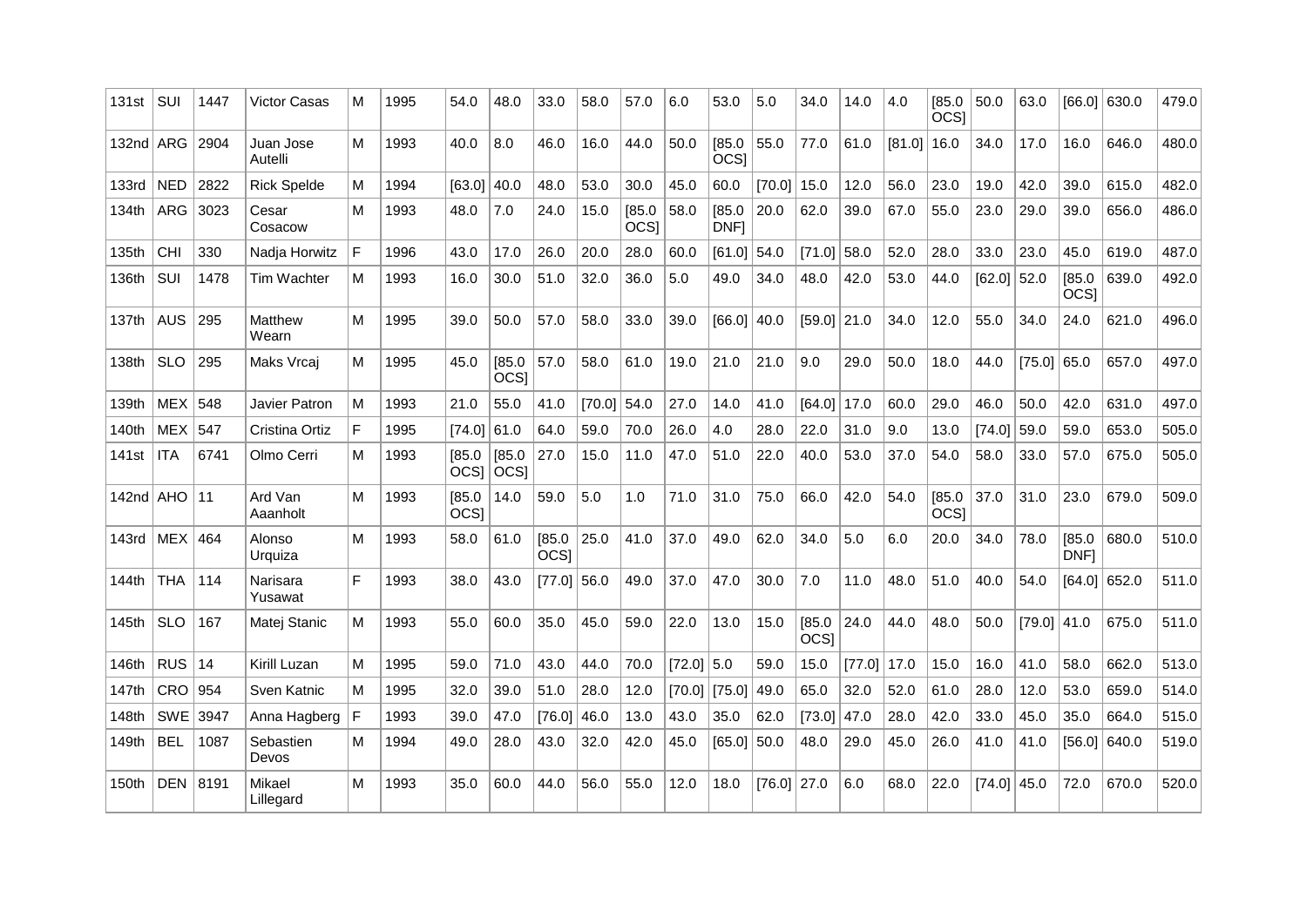| $152nd$ SLO<br>1897<br>Zan Luka<br>[85.0<br>57.0<br>61.0<br>66.0<br>51.0<br>32.0<br>46.0<br>20.0<br>24.0<br>30.0<br>$[68.0]$ 48.0<br>65.0<br>679.0<br>м<br>1994<br>4.0<br>22.0<br>OCS <sub>I</sub><br>Zelko<br>AHO   9<br>74.0<br>25.0<br>Eugene<br>м<br>1994<br>46.0<br>3.0<br>32.0<br>42.0<br>48.0<br>[85.0]<br>42.0<br>68.0<br>[85.0]<br>68.0<br>30.0<br>20.0<br>700.0<br>32.0<br><b>OCSI</b><br>OCS <sub>I</sub><br>Hendrikx<br>SIN<br>117<br>Andrew Tang<br>26.0<br>$[69.0]$ 54.0<br>68.0<br>10.0<br>9.0<br>65.0<br>17.0<br>35.0<br>40.0<br>$[75.0]$ 35.0<br>67.0<br>55.0<br>675.0<br>M<br>1996<br>50.0<br>NOR.<br>3332<br>Aksel<br>1993<br>[60.0] 33.0<br>49.0<br>$[67.0]$ 51.0<br>42.0<br>46.0<br>60.0<br>46.0<br>21.0<br>48.0<br>46.0<br>36.0<br>11.0<br>658.0<br>м<br>42.0<br>Jacobson<br>ECU<br>1106<br>[85.0]<br>31.0<br>23.0<br>56.0<br>62.0<br>39.0<br>17.0<br>Emilio<br>М<br>1993<br>30.0<br>54.0<br>38.0<br>41.0<br>60.0<br>52.0<br>$[79.0]$ 32.0<br>699.0<br>OCS <sub>1</sub><br>Quintero<br><b>AUS</b><br>F<br>59.0<br>43.0<br>67.0<br>247<br>Paris Stowell<br>1994<br>[85.0]<br>53.0<br>60.0<br>34.0<br>56.0<br>38.0<br>23.0<br>20.0<br>$[72.0]$ 16.0<br>52.0<br>693.0<br>15.0<br>OCS <sub>I</sub><br><b>FIN</b><br>73.0<br>491<br>Elmeri Piltti<br>1994<br>56.0<br>71.0<br>71.0<br>39.0<br>15.0<br>20.0<br>26.0<br>14.0<br>[85.0]<br>76.0<br>61.0<br>$[80.0]$ 705.0<br>м<br>4.0<br>14.0<br>OCSI<br>F<br><b>SRB</b><br>34<br>Mina Stanikic<br>1993<br>[85.0]<br>[85.0]<br>61.0<br>38.0<br>55.0<br>51.0<br>20.0<br>49.0<br>37.0<br>17.0<br>32.0<br>25.0<br>25.0<br>64.0<br>67.0<br>711.0<br>$ OCS $ $ OCS $<br>ECU<br>Rafael Viteri<br>$[75.0]$ 63.0<br>[85.0]<br>704.0<br>1440<br>м<br>1996<br>56.0<br>42.0<br>56.0<br>74.0<br>10.0<br>8.0<br>36.0<br>42.0<br>71.0<br>26.0<br>1.0<br>59.0<br><b>OCSI</b><br>CHN $ 119$<br>53.0<br>Qiu Yu Long<br>1994<br>42.0<br>58.0<br>54.0<br>77.0<br>66.0<br>7.0<br>47.0<br>6.0<br>42.0<br>[85.0]<br>47.0<br>32.0<br>[85.0<br>717.0<br>м<br>16.0<br>BFD]<br>OCS]<br><b>RSA</b><br>1382<br>25.0<br>54.0<br>40.0<br>4.0<br>31.0<br>[66.0]<br>65.0<br>Edu Lehtinen<br>M<br>1995<br>63.0<br>45.0<br>65.0<br>$[68.0]$ 63.0<br>41.0<br>44.0<br>687.0<br>13.0<br>THA<br>[85.0]<br>48.0<br>52.0<br>115<br>Sittisart<br>м<br>1995<br>52.0<br>70.0<br>[74.0]<br>44.0<br>6.0<br>51.0<br>39.0<br>28.0<br>59.0<br>16.0<br>73.0<br>717.0<br>20.0<br>DSQ]<br>Ponpun<br>GBR   5814<br>1993<br>35.0<br>35.0<br>26.0<br>24.0<br>[80.0]   [76.0]   44.0<br>64.0<br>71.0<br>64.0<br>21.0<br>18.0<br>718.0<br>Christian<br>м<br>60.0<br>69.0<br>31.0<br>Townrow<br>[85.0]<br>38.0<br>[85.0]<br>GRE<br>1526<br>F<br>45.0<br>38.0<br>77.0<br>63.0<br>14.0<br>42.0<br>26.0<br>58.0<br>49.0<br>56.0<br>735.0<br>Maria Drosou<br>1994<br>45.0<br>14.0<br>OCS <sub>1</sub><br><b>OCSI</b><br><b>BER</b><br>М<br>49.0<br>37.0<br>35.0<br>37.0<br>30.0<br>58.0<br>48.0<br>55.0<br>$[76.0]$ 35.0<br>[62.0]<br>1033<br>1994<br>27.0<br>46.0<br>61.0<br>47.0<br>703.0<br>Connor<br>Astwood<br>F<br>$[81.0]$ [85.0]<br>31.0<br>MEX   558<br>Andrea Ortiz<br>70.0<br>80.0<br>66.0<br>31.0<br>35.0<br>7.0<br>20.0<br>38.0<br>40.0<br>57.0<br>62.0<br>1995<br>33.0<br>736.0<br>DNF1<br><b>CHI</b><br>189<br>1993<br>$[79.0]$ 65.0<br>53.0<br>52.0<br>39.0<br>6.0<br>26.0<br>54.0<br>63.0<br>[85.0]<br> 27.0<br>58.0<br>46.0<br>25.0<br>736.0<br><b>Nicholas</b><br>м<br>58.0<br>BFD1<br>Robertson<br><b>IRL</b><br>1297<br>М<br>40.0<br>67.0<br>57.0<br>48.0<br>[85.0]<br>46.0<br>69.0<br>45.0<br>32.0<br>733.0<br>Killian<br>1994<br>[73.0]   41.0<br>12.0<br>44.0<br>43.0<br>31.0 | 151st | <b>URU</b> | 197 | Florencia<br>Parnizari | F | 1994 | 62.0 | 55.0 | 25.0 | 41.0 | 28.0 | 11.0 | 55.0 | 47.0 | 49.0 | [85.0]<br>DNF1 | 54.0 | 62.0 | $[67.0]$ 32.0 | 4.0 | 677.0 | 525.0 |
|-------------------------------------------------------------------------------------------------------------------------------------------------------------------------------------------------------------------------------------------------------------------------------------------------------------------------------------------------------------------------------------------------------------------------------------------------------------------------------------------------------------------------------------------------------------------------------------------------------------------------------------------------------------------------------------------------------------------------------------------------------------------------------------------------------------------------------------------------------------------------------------------------------------------------------------------------------------------------------------------------------------------------------------------------------------------------------------------------------------------------------------------------------------------------------------------------------------------------------------------------------------------------------------------------------------------------------------------------------------------------------------------------------------------------------------------------------------------------------------------------------------------------------------------------------------------------------------------------------------------------------------------------------------------------------------------------------------------------------------------------------------------------------------------------------------------------------------------------------------------------------------------------------------------------------------------------------------------------------------------------------------------------------------------------------------------------------------------------------------------------------------------------------------------------------------------------------------------------------------------------------------------------------------------------------------------------------------------------------------------------------------------------------------------------------------------------------------------------------------------------------------------------------------------------------------------------------------------------------------------------------------------------------------------------------------------------------------------------------------------------------------------------------------------------------------------------------------------------------------------------------------------------------------------------------------------------------------------------------------------------------------------------------------------------------------------------------------------------------------------------------------------------------------------------------------------------------------------------------------------------------------------------------------------------------------------------------------------------------------------------------------------------------------------------------------------------------------------------------------------------------------------------------------------------------------------------------------------------------|-------|------------|-----|------------------------|---|------|------|------|------|------|------|------|------|------|------|----------------|------|------|---------------|-----|-------|-------|
|                                                                                                                                                                                                                                                                                                                                                                                                                                                                                                                                                                                                                                                                                                                                                                                                                                                                                                                                                                                                                                                                                                                                                                                                                                                                                                                                                                                                                                                                                                                                                                                                                                                                                                                                                                                                                                                                                                                                                                                                                                                                                                                                                                                                                                                                                                                                                                                                                                                                                                                                                                                                                                                                                                                                                                                                                                                                                                                                                                                                                                                                                                                                                                                                                                                                                                                                                                                                                                                                                                                                                                                                       |       |            |     |                        |   |      |      |      |      |      |      |      |      |      |      |                |      |      |               |     |       | 526.0 |
|                                                                                                                                                                                                                                                                                                                                                                                                                                                                                                                                                                                                                                                                                                                                                                                                                                                                                                                                                                                                                                                                                                                                                                                                                                                                                                                                                                                                                                                                                                                                                                                                                                                                                                                                                                                                                                                                                                                                                                                                                                                                                                                                                                                                                                                                                                                                                                                                                                                                                                                                                                                                                                                                                                                                                                                                                                                                                                                                                                                                                                                                                                                                                                                                                                                                                                                                                                                                                                                                                                                                                                                                       | 153rd |            |     |                        |   |      |      |      |      |      |      |      |      |      |      |                |      |      |               |     |       | 530.0 |
|                                                                                                                                                                                                                                                                                                                                                                                                                                                                                                                                                                                                                                                                                                                                                                                                                                                                                                                                                                                                                                                                                                                                                                                                                                                                                                                                                                                                                                                                                                                                                                                                                                                                                                                                                                                                                                                                                                                                                                                                                                                                                                                                                                                                                                                                                                                                                                                                                                                                                                                                                                                                                                                                                                                                                                                                                                                                                                                                                                                                                                                                                                                                                                                                                                                                                                                                                                                                                                                                                                                                                                                                       | 154th |            |     |                        |   |      |      |      |      |      |      |      |      |      |      |                |      |      |               |     |       | 531.0 |
|                                                                                                                                                                                                                                                                                                                                                                                                                                                                                                                                                                                                                                                                                                                                                                                                                                                                                                                                                                                                                                                                                                                                                                                                                                                                                                                                                                                                                                                                                                                                                                                                                                                                                                                                                                                                                                                                                                                                                                                                                                                                                                                                                                                                                                                                                                                                                                                                                                                                                                                                                                                                                                                                                                                                                                                                                                                                                                                                                                                                                                                                                                                                                                                                                                                                                                                                                                                                                                                                                                                                                                                                       | 155th |            |     |                        |   |      |      |      |      |      |      |      |      |      |      |                |      |      |               |     |       | 531.0 |
|                                                                                                                                                                                                                                                                                                                                                                                                                                                                                                                                                                                                                                                                                                                                                                                                                                                                                                                                                                                                                                                                                                                                                                                                                                                                                                                                                                                                                                                                                                                                                                                                                                                                                                                                                                                                                                                                                                                                                                                                                                                                                                                                                                                                                                                                                                                                                                                                                                                                                                                                                                                                                                                                                                                                                                                                                                                                                                                                                                                                                                                                                                                                                                                                                                                                                                                                                                                                                                                                                                                                                                                                       | 156th |            |     |                        |   |      |      |      |      |      |      |      |      |      |      |                |      |      |               |     |       | 535.0 |
|                                                                                                                                                                                                                                                                                                                                                                                                                                                                                                                                                                                                                                                                                                                                                                                                                                                                                                                                                                                                                                                                                                                                                                                                                                                                                                                                                                                                                                                                                                                                                                                                                                                                                                                                                                                                                                                                                                                                                                                                                                                                                                                                                                                                                                                                                                                                                                                                                                                                                                                                                                                                                                                                                                                                                                                                                                                                                                                                                                                                                                                                                                                                                                                                                                                                                                                                                                                                                                                                                                                                                                                                       | 157th |            |     |                        |   |      |      |      |      |      |      |      |      |      |      |                |      |      |               |     |       | 536.0 |
|                                                                                                                                                                                                                                                                                                                                                                                                                                                                                                                                                                                                                                                                                                                                                                                                                                                                                                                                                                                                                                                                                                                                                                                                                                                                                                                                                                                                                                                                                                                                                                                                                                                                                                                                                                                                                                                                                                                                                                                                                                                                                                                                                                                                                                                                                                                                                                                                                                                                                                                                                                                                                                                                                                                                                                                                                                                                                                                                                                                                                                                                                                                                                                                                                                                                                                                                                                                                                                                                                                                                                                                                       | 158th |            |     |                        |   |      |      |      |      |      |      |      |      |      |      |                |      |      |               |     |       | 540.0 |
|                                                                                                                                                                                                                                                                                                                                                                                                                                                                                                                                                                                                                                                                                                                                                                                                                                                                                                                                                                                                                                                                                                                                                                                                                                                                                                                                                                                                                                                                                                                                                                                                                                                                                                                                                                                                                                                                                                                                                                                                                                                                                                                                                                                                                                                                                                                                                                                                                                                                                                                                                                                                                                                                                                                                                                                                                                                                                                                                                                                                                                                                                                                                                                                                                                                                                                                                                                                                                                                                                                                                                                                                       | 159th |            |     |                        |   |      |      |      |      |      |      |      |      |      |      |                |      |      |               |     |       | 541.0 |
|                                                                                                                                                                                                                                                                                                                                                                                                                                                                                                                                                                                                                                                                                                                                                                                                                                                                                                                                                                                                                                                                                                                                                                                                                                                                                                                                                                                                                                                                                                                                                                                                                                                                                                                                                                                                                                                                                                                                                                                                                                                                                                                                                                                                                                                                                                                                                                                                                                                                                                                                                                                                                                                                                                                                                                                                                                                                                                                                                                                                                                                                                                                                                                                                                                                                                                                                                                                                                                                                                                                                                                                                       | 160th |            |     |                        |   |      |      |      |      |      |      |      |      |      |      |                |      |      |               |     |       | 544.0 |
|                                                                                                                                                                                                                                                                                                                                                                                                                                                                                                                                                                                                                                                                                                                                                                                                                                                                                                                                                                                                                                                                                                                                                                                                                                                                                                                                                                                                                                                                                                                                                                                                                                                                                                                                                                                                                                                                                                                                                                                                                                                                                                                                                                                                                                                                                                                                                                                                                                                                                                                                                                                                                                                                                                                                                                                                                                                                                                                                                                                                                                                                                                                                                                                                                                                                                                                                                                                                                                                                                                                                                                                                       | 161st |            |     |                        |   |      |      |      |      |      |      |      |      |      |      |                |      |      |               |     |       | 547.0 |
|                                                                                                                                                                                                                                                                                                                                                                                                                                                                                                                                                                                                                                                                                                                                                                                                                                                                                                                                                                                                                                                                                                                                                                                                                                                                                                                                                                                                                                                                                                                                                                                                                                                                                                                                                                                                                                                                                                                                                                                                                                                                                                                                                                                                                                                                                                                                                                                                                                                                                                                                                                                                                                                                                                                                                                                                                                                                                                                                                                                                                                                                                                                                                                                                                                                                                                                                                                                                                                                                                                                                                                                                       | 162nd |            |     |                        |   |      |      |      |      |      |      |      |      |      |      |                |      |      |               |     |       | 553.0 |
|                                                                                                                                                                                                                                                                                                                                                                                                                                                                                                                                                                                                                                                                                                                                                                                                                                                                                                                                                                                                                                                                                                                                                                                                                                                                                                                                                                                                                                                                                                                                                                                                                                                                                                                                                                                                                                                                                                                                                                                                                                                                                                                                                                                                                                                                                                                                                                                                                                                                                                                                                                                                                                                                                                                                                                                                                                                                                                                                                                                                                                                                                                                                                                                                                                                                                                                                                                                                                                                                                                                                                                                                       | 163rd |            |     |                        |   |      |      |      |      |      |      |      |      |      |      |                |      |      |               |     |       | 558.0 |
|                                                                                                                                                                                                                                                                                                                                                                                                                                                                                                                                                                                                                                                                                                                                                                                                                                                                                                                                                                                                                                                                                                                                                                                                                                                                                                                                                                                                                                                                                                                                                                                                                                                                                                                                                                                                                                                                                                                                                                                                                                                                                                                                                                                                                                                                                                                                                                                                                                                                                                                                                                                                                                                                                                                                                                                                                                                                                                                                                                                                                                                                                                                                                                                                                                                                                                                                                                                                                                                                                                                                                                                                       | 164th |            |     |                        |   |      |      |      |      |      |      |      |      |      |      |                |      |      |               |     |       | 562.0 |
|                                                                                                                                                                                                                                                                                                                                                                                                                                                                                                                                                                                                                                                                                                                                                                                                                                                                                                                                                                                                                                                                                                                                                                                                                                                                                                                                                                                                                                                                                                                                                                                                                                                                                                                                                                                                                                                                                                                                                                                                                                                                                                                                                                                                                                                                                                                                                                                                                                                                                                                                                                                                                                                                                                                                                                                                                                                                                                                                                                                                                                                                                                                                                                                                                                                                                                                                                                                                                                                                                                                                                                                                       | 165th |            |     |                        |   |      |      |      |      |      |      |      |      |      |      |                |      |      |               |     |       | 565.0 |
|                                                                                                                                                                                                                                                                                                                                                                                                                                                                                                                                                                                                                                                                                                                                                                                                                                                                                                                                                                                                                                                                                                                                                                                                                                                                                                                                                                                                                                                                                                                                                                                                                                                                                                                                                                                                                                                                                                                                                                                                                                                                                                                                                                                                                                                                                                                                                                                                                                                                                                                                                                                                                                                                                                                                                                                                                                                                                                                                                                                                                                                                                                                                                                                                                                                                                                                                                                                                                                                                                                                                                                                                       | 166th |            |     |                        |   |      |      |      |      |      |      |      |      |      |      |                |      |      |               |     |       | 565.0 |
|                                                                                                                                                                                                                                                                                                                                                                                                                                                                                                                                                                                                                                                                                                                                                                                                                                                                                                                                                                                                                                                                                                                                                                                                                                                                                                                                                                                                                                                                                                                                                                                                                                                                                                                                                                                                                                                                                                                                                                                                                                                                                                                                                                                                                                                                                                                                                                                                                                                                                                                                                                                                                                                                                                                                                                                                                                                                                                                                                                                                                                                                                                                                                                                                                                                                                                                                                                                                                                                                                                                                                                                                       | 167th |            |     |                        |   |      |      |      |      |      |      |      |      |      |      |                |      |      |               |     |       | 570.0 |
|                                                                                                                                                                                                                                                                                                                                                                                                                                                                                                                                                                                                                                                                                                                                                                                                                                                                                                                                                                                                                                                                                                                                                                                                                                                                                                                                                                                                                                                                                                                                                                                                                                                                                                                                                                                                                                                                                                                                                                                                                                                                                                                                                                                                                                                                                                                                                                                                                                                                                                                                                                                                                                                                                                                                                                                                                                                                                                                                                                                                                                                                                                                                                                                                                                                                                                                                                                                                                                                                                                                                                                                                       | 168th |            |     |                        |   |      |      |      |      |      |      |      |      |      |      |                |      |      |               |     |       | 572.0 |
|                                                                                                                                                                                                                                                                                                                                                                                                                                                                                                                                                                                                                                                                                                                                                                                                                                                                                                                                                                                                                                                                                                                                                                                                                                                                                                                                                                                                                                                                                                                                                                                                                                                                                                                                                                                                                                                                                                                                                                                                                                                                                                                                                                                                                                                                                                                                                                                                                                                                                                                                                                                                                                                                                                                                                                                                                                                                                                                                                                                                                                                                                                                                                                                                                                                                                                                                                                                                                                                                                                                                                                                                       | 169th |            |     |                        |   |      |      |      |      |      |      |      |      |      |      |                |      |      |               |     |       | 575.0 |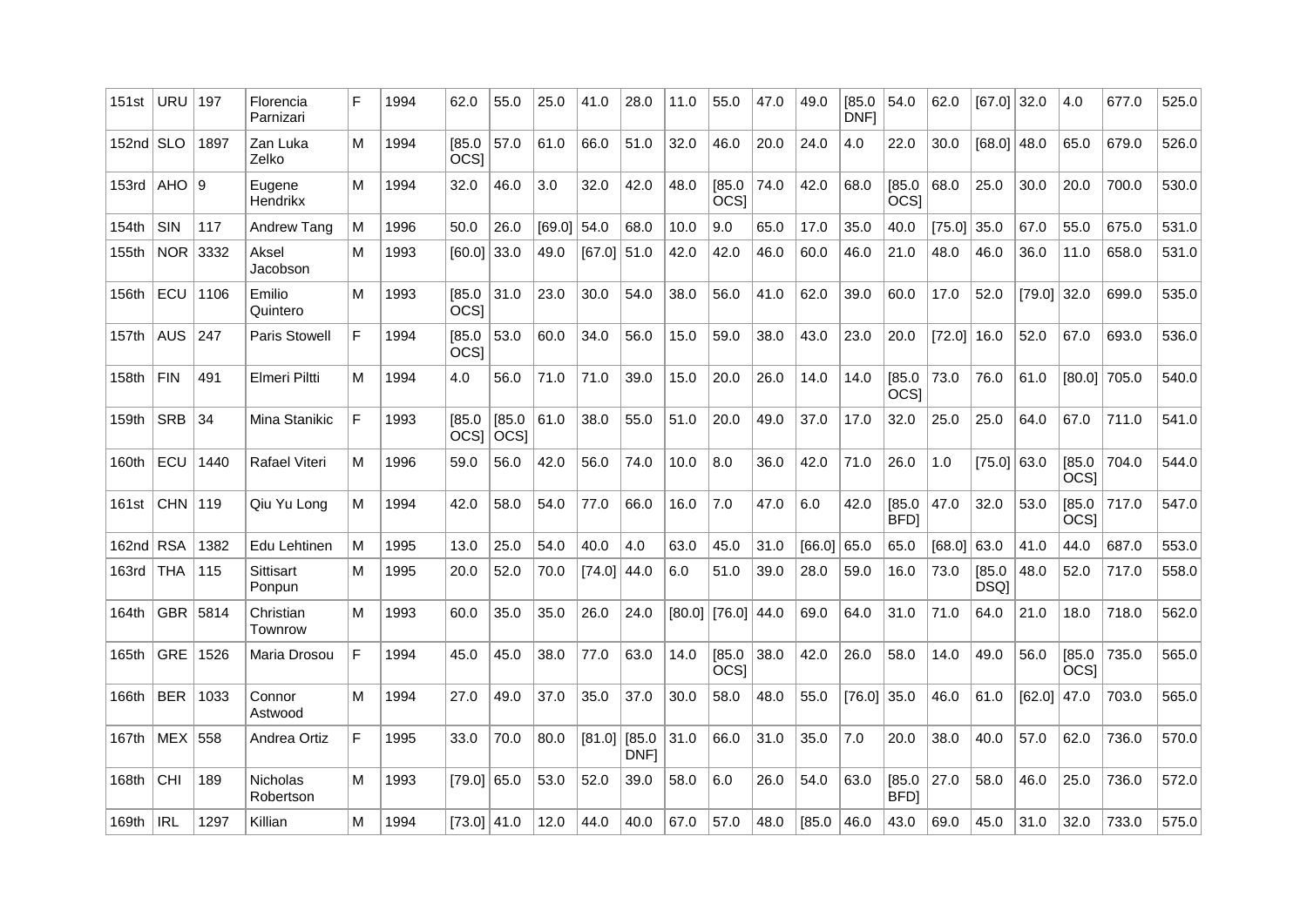|                   |            |       | O'Keeffe                |   |      |                            |                       |                            |      |                            |               |                       |        | <b>OCSI</b>                |                |                       |                            |                            |                            |      |       |       |
|-------------------|------------|-------|-------------------------|---|------|----------------------------|-----------------------|----------------------------|------|----------------------------|---------------|-----------------------|--------|----------------------------|----------------|-----------------------|----------------------------|----------------------------|----------------------------|------|-------|-------|
| 170th             | <b>PER</b> | 248   | Daniel<br>Urquiaga      | M | 1993 | 63.0                       | 59.0                  | 55.0                       | 60.0 | 48.0                       | $[64.0]$ 53.0 |                       | [67.0] | 33.0                       | 23.0           | 61.0                  | 31.0                       | 30.0                       | 46.0                       | 15.0 | 708.0 | 577.0 |
| 171st             | <b>BEL</b> | 1093  | Matthiev Van<br>Schoote | м | 1994 | 68.0                       | 47.0                  | 62.0                       | 39.0 | 43.0                       | 72.0          | 70.0                  | 30.0   | 26.0                       | [75.0]         | 15.0                  | 37.0                       | 26.0                       | [85.0]<br>OCS <sub>1</sub> | 56.0 | 751.0 | 591.0 |
| 172nd $\vert$ SUI |            | 1382  | Fabrice Rigot           | м | 1995 | 56.0                       | [85.0]<br><b>OCSI</b> | 46.0                       | 64.0 | [71.0]                     | 69.0          | 45.0                  | 16.0   | 57.0                       | 37.0           | 36.0                  | 9.0                        | 63.0                       | 32.0                       | 63.0 | 749.0 | 593.0 |
| 173rd             | ECU        | 1501  | Leonardo<br>Santos      | м | 1995 | 47.0                       | 53.0                  | 23.0                       | 63.0 | 56.0                       | 65.0          | [78.0]                | [79.0] | 29.0                       | 36.0           | 12.0                  | 55.0                       | 33.0                       | 58.0                       | 64.0 | 751.0 | 594.0 |
| 174th             | <b>GER</b> | 12325 | Jan Marten              | M | 1996 | 52.0                       | [85.0]<br><b>OCSI</b> | 38.0                       | 68.0 | 64.0                       | 52.0          | 43.0                  | 41.0   | 61.0                       | 26.0           | 5.0                   | [85.0]<br>OCS <sub>1</sub> | 26.0                       | 70.0                       | 50.0 | 766.0 | 596.0 |
| 175th             | <b>FRA</b> | 1913  | Pauline Blais           | F | 1994 | 15.0                       | [85.0]                | [85.0]<br>$ OCS $ $ OCS $  | 26.0 | 33.0                       | 48.0          | 77.0                  | 14.0   | 45.0                       | 22.0           | 85.0<br><b>OCS</b>    | 45.0                       | 85.0<br><b>DNF</b>         | 33.0                       | 70.0 | 768.0 | 598.0 |
| 176th             | <b>ESP</b> | 777   | <b>Beltran Aguilar</b>  | м | 1993 | 49.0                       | 63.0                  | 36.0                       | 48.0 | [85.0]<br>OCS <sub>I</sub> | 38.0          | 51.0                  | 68.0   | [85.0]<br>OCS <sub>I</sub> | 21.0           | 53.0                  | 37.0                       | 73.0                       | 11.0                       | 58.0 | 776.0 | 606.0 |
| 177th             | AHO        | 50    | Louis Hendrikx          | M | 1996 | 36.0                       | 36.0                  | [85.0]<br>OCS <sub>1</sub> | 65.0 | 53.0                       | 44.0          | 33.0                  | 55.0   | 54.0                       | [85.0]<br>DNF1 | 40.0                  | 23.0                       | 54.0                       | 51.0                       | 63.0 | 777.0 | 607.0 |
| 178th             | GBR        | 5665  | Jamie<br>Diamond        | M | 1995 | 53.0                       | 59.0                  | 58.0                       | 50.0 | 29.0                       | 62.0          | 37.0                  | 39.0   | 28.0                       | 82.0           | 47.0                  | [85.0]<br> OCS             | [85.0]<br>  <sub>OCS</sub> | 48.0                       | 19.0 | 781.0 | 611.0 |
| 179th             | <b>NED</b> | 2852  | Pieter<br>Goedhart      | М | 1994 | 24.0                       | 44.0                  | 29.0                       | 49.0 | 44.0                       | 51.0          | [85.0]<br><b>OCSI</b> | 66.0   | 45.0                       | 29.0           | [85.0]<br><b>OCSI</b> | 85.0<br><b>OCS</b>         | 59.0                       | 64.0                       | 22.0 | 781.0 | 611.0 |
| 180th             | POR        | 2378  | Joao Uva                | м | 1994 | 66.0                       | [85.0]<br><b>OCSI</b> | 53.0                       | 44.0 | 22.0                       | [78.0]        | 73.0                  | 43.0   | 10.0                       | 76.0           | 31.0                  | 52.0                       | 42.0                       | 60.0                       | 42.0 | 777.0 | 614.0 |
| 181st             | <b>IRL</b> | 1248  | Alan Kingston           | M | 1994 | [71.0]                     | 55.0                  | 18.0                       | 51.0 | 65.0                       | 54.0          | [75.0]                | 61.0   | 52.0                       | 39.0           | 66.0                  | 65.0                       | 55.0                       | 25.0                       | 11.0 | 763.0 | 617.0 |
| 182nd $TRI$       |            | 181   | Russell<br>Franklin     | M | 1996 | 76.0                       | 46.0                  | 45.0                       | 55.0 | 52.0                       | [80.0]        | 23.0                  | 63.0   | 21.0                       | 67.0           | [80.0]                | 58.0                       | 16.0                       | 50.0                       | 45.0 | 777.0 | 617.0 |
| 183rd             | <b>AUS</b> | 374   | Lloyd Collings          | M | 1994 | [85.0]<br>OCS <sub>1</sub> | 48.0                  | 11.0                       | 23.0 | 32.0                       | 68.0          | 30.0                  | 59.0   | 71.0                       | 13.0           | [85.0]<br><b>OCSI</b> | 67.0                       | 51.0                       | 85.0<br><b>RET</b>         | 64.0 | 792.0 | 622.0 |
| 184th             | POR 2417   |       | Pedro Roque             | м | 1994 | 48.0                       | [85.0]<br>$OCS$ ]     | [85.0]<br><b>OCSI</b>      | 30.0 | 14.0                       | 73.0          | 73.0                  | 57.0   | 85.0<br><b>OCS</b>         | 63.0           | 66.0                  | 34.0                       | 22.0                       | 27.0                       | 34.0 | 796.0 | 626.0 |
| 185th             | URU 187    |       | Antonella<br>Lados      | F | 1993 | 65.0                       | 42.0                  | [85.0]<br><b>OCSI</b>      | 27.0 | 6.0                        | 55.0          | 30.0                  | 72.0   | [75.0]                     | 55.0           | 68.0                  | 71.0                       | 70.0                       | 26.0                       | 46.0 | 793.0 | 633.0 |
| 186th             | <b>RSA</b> | 1313  | Murray<br>Willcocks     | М | 1995 | 51.0                       | 49.0                  | 63.0                       | 55.0 | 62.0                       | 57.0          | 54.0                  | 45.0   | 47.0                       | 30.0           | 51.0                  | 26.0                       | [65.0]                     | $[65.0]$ 50.0              |      | 770.0 | 640.0 |
| 187th             | USA        | 15706 | Duncan                  | М | 1995 | 62.0                       | 63.0                  | 47.0                       | 54.0 | 75.0                       | 24.0          | 18.0                  | 42.0   | [85.0]                     | [85.0]         | 68.0                  | 27.0                       | 64.0                       | 50.0                       | 47.0 | 811.0 | 641.0 |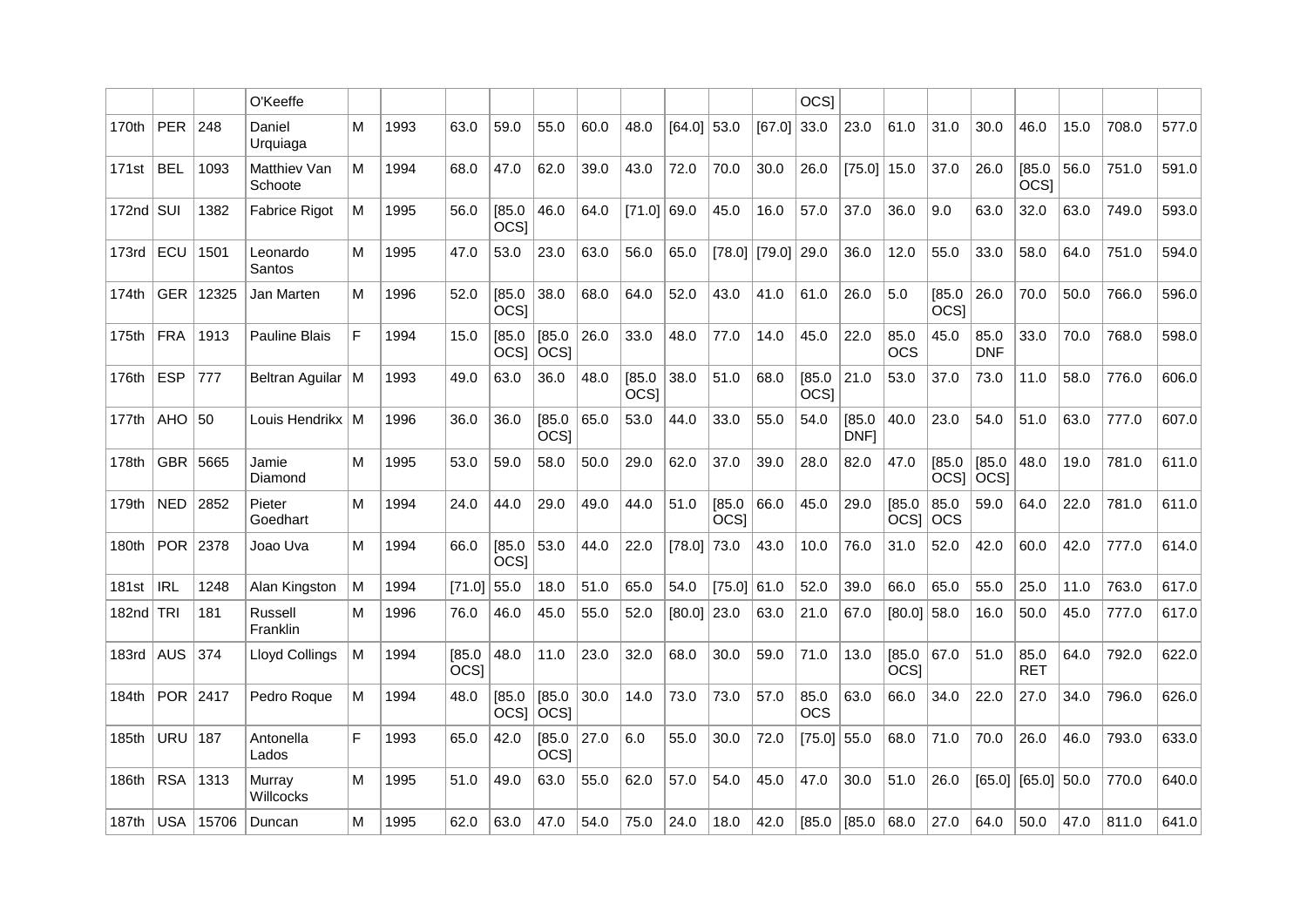|             |            |      | Williford                 |   |      |        |                       |               |        |                       |                       |               |                            | <b>OCSI</b> | <b>OCSI</b>                |                       |      |      |               |        |       |       |
|-------------|------------|------|---------------------------|---|------|--------|-----------------------|---------------|--------|-----------------------|-----------------------|---------------|----------------------------|-------------|----------------------------|-----------------------|------|------|---------------|--------|-------|-------|
| 188th       | <b>BEL</b> | 1092 | Tom Alleman               | M | 1993 | 67.0   | 47.0                  | 44.0          | [74.0] | 72.0                  | 36.0                  | 2.0           | 65.0                       | 64.0        | [85.0]<br>OCS <sub>I</sub> | 49.0                  | 16.0 | 35.0 | 72.0          | 73.0   | 801.0 | 642.0 |
| 189th       | COL        | 1141 | Esteban<br>Echavarria     | М | 1993 | 40.0   | 44.0                  | [75.0]        | 53.0   | 64.0                  | 59.0                  | 26.0          | 27.0                       | 63.0        | 61.0                       | [85.0<br><b>BFD</b>   | 64.0 | 57.0 | 66.0          | 22.0   | 806.0 | 646.0 |
| 190th       | <b>MAS</b> | 39   | <b>Ahmad Shukri</b>       | м | 1996 | 72.0   | 68.0                  | 58.0          | 79.0   | 66.0                  | [85.0]<br><b>BFDI</b> | [80.0]        | 46.0                       | 23.0        | 41.0                       | 50.0                  | 9.0  | 12.0 | 73.0          | 51.0   | 813.0 | 648.0 |
| 191st       | <b>UKR</b> | 905  | Pavlo Dontsov             | м | 1993 | 71.0   | [85.0]<br><b>OCSI</b> | 66.0          | [79.0] | 78.0                  | 34.0                  | 69.0          | 9.0                        | 36.0        | 43.0                       | 33.0                  | 50.0 | 49.0 | 70.0          | 49.0   | 821.0 | 657.0 |
| 192nd $SRB$ |            | 107  | Luca Minic                | м | 1994 | 51.0   | 38.0                  | 43.0          | 60.0   | 27.0                  | 67.0                  | 67.0          | 40.0                       | 38.0        | 23.0                       | [71.0]                | 69.0 | 67.0 | $[78.0]$ 69.0 |        | 808.0 | 659.0 |
| 193rd       | <b>AUT</b> | 1000 | <b>Yannic Duller</b>      | м | 1994 | 44.0   | 64.0                  | 67.0          | 67.0   | 62.0                  | 24.0                  | [70.0]        | 29.0                       | 25.0        | 48.0                       | 67.0                  | 57.0 | 65.0 | [74.0]        | 43.0   | 806.0 | 662.0 |
| 194th       | <b>IRL</b> | 1269 | Colm O'Regan              | M | 1994 | 62.0   | 35.0                  | 65.0          | 59.0   | [85.0]<br><b>OCSI</b> | [85.0]<br><b>BFDI</b> | 79.0          | 85.0<br><b>OCS</b>         | 56.0        | 37.0                       | 47.0                  | 51.0 | 57.0 | 30.0          | 10.0   | 843.0 | 673.0 |
| 195th       | <b>AUS</b> | 259  | Amy Gallagher   F         |   | 1993 | 58.0   | [85.0]<br><b>OCSI</b> | 49.0          | 61.0   | 39.0                  | 76.0                  | 27.0          | 60.0                       | 57.0        | 47.0                       | [78.0]                | 72.0 | 20.0 | 56.0          | 51.0   | 836.0 | 673.0 |
| 196th       | <b>TRI</b> | 1006 | Daniel Briggs             | м | 1993 | 64.0   | 48.0                  | 67.0          | 49.0   | [85.0]<br><b>OCSI</b> | 64.0                  | 32.0          | 58.0                       | 67.0        | 7.0                        | [85.0]<br><b>OCSI</b> | 50.0 | 56.0 | 45.0          | 68.0   | 845.0 | 675.0 |
| 197th       | <b>RUS</b> | 131  | Pavel<br>Kravenenko       | М | 1994 | 52.0   | 56.0                  | 69.0          | 59.0   | 67.0                  | 41.0                  | 35.0          | [85.0]<br>OCS <sub>1</sub> | 41.0        | 19.0                       | 42.0                  | 61.0 | 68.0 | 65.0          | [74.0] | 834.0 | 675.0 |
| 198th       | <b>HUN</b> | 1297 | Attila Kerekes            | м | 1995 | 55.0   | 65.0                  | 52.0          | [72.0] | 69.0                  | 49.0                  | 30.0          | 36.0                       | [75.0]      | 69.0                       | 43.0                  | 35.0 | 70.0 | 61.0          | 44.0   | 825.0 | 678.0 |
| 199th       | <b>FIN</b> | 315  | Sofia Toroi               | F | 1993 | [73.0] | 54.0                  | 59.0          | 41.0   | 67.0                  | 46.0                  | 34.0          | 19.0                       | 58.0        | [74.0]                     | 62.0                  | 64.0 | 59.0 | 62.0          | 62.0   | 834.0 | 687.0 |
| 200th       | <b>MAS</b> | 929  | Ahmad<br>Latifkhan        | М | 1995 | 63.0   | [79.0]                | 68.0          | 60.0   | 68.0                  | 50.0                  | 63.0          | 63.0                       | 25.0        | 61.0                       | 11.0                  | 54.0 | 56.0 | $[79.0]$ 46.0 |        | 846.0 | 688.0 |
| 201st       | CAN        | 1271 | Caroline de<br>Alcala     | F | 1993 | 68.0   | 51.0                  | 44.0          | 49.0   | 53.0                  | [73.0]                | 28.0          | 64.0                       | [74.0]      | 68.0                       | 69.0                  | 73.0 | 66.0 | 51.0          | 21.0   | 852.0 | 705.0 |
| $202nd$ FIN |            | 463  | Matias Mikkola            | M | 1994 | 69.0   | 44.0                  | 64.0          | 61.0   | 20.0                  | 68.0                  | $[77.0]$ 65.0 |                            | 54.0        | $[80.0]$ 44.0              |                       | 26.0 | 66.0 | 56.0          | 72.0   | 866.0 | 709.0 |
| 203rd       | <b>MNE</b> | 89   | Dusan<br>Bogdanovic       | М | 1995 | 66.0   | 34.0                  | 52.0          | 50.0   | 49.0                  | [76.0]                | $[81.0]$ 62.0 |                            | 73.0        | 71.0                       | 57.0                  | 34.0 | 75.0 | 40.0          | 48.0   | 868.0 | 711.0 |
| 204th       | <b>AUT</b> | 1076 | Alexander<br>Kohlendorfer | м | 1995 | 43.0   | 51.0                  | 60.0          | 43.0   | 45.0                  | 66.0                  |               | $[74.0]$ $[76.0]$          | 72.0        | 73.0                       | 32.0                  | 57.0 | 30.0 | 73.0          | 67.0   | 862.0 | 712.0 |
| 205th       | CAN        | 1366 | <b>Austin Stein</b>       | М | 1995 | 44.0   | [85.0]<br><b>OCSI</b> | 63.0          | 64.0   | 45.0                  | 54.0                  | 38.0          | 73.0                       | 53.0        | [85.0]<br>DNF1             | 63.0                  | 56.0 | 51.0 | 55.0          | 55.0   | 884.0 | 714.0 |
| 206th       | <b>HUN</b> | 161  | Viktor Kiss               | М | 1993 | 67.0   | 59.0                  | $[71.0]$ 53.0 |        | 46.0                  | 47.0                  | 52.0          | 53.0                       | 58.0        | $[72.0]$ 48.0              |                       | 70.0 | 38.0 | 64.0          | 60.0   | 858.0 | 715.0 |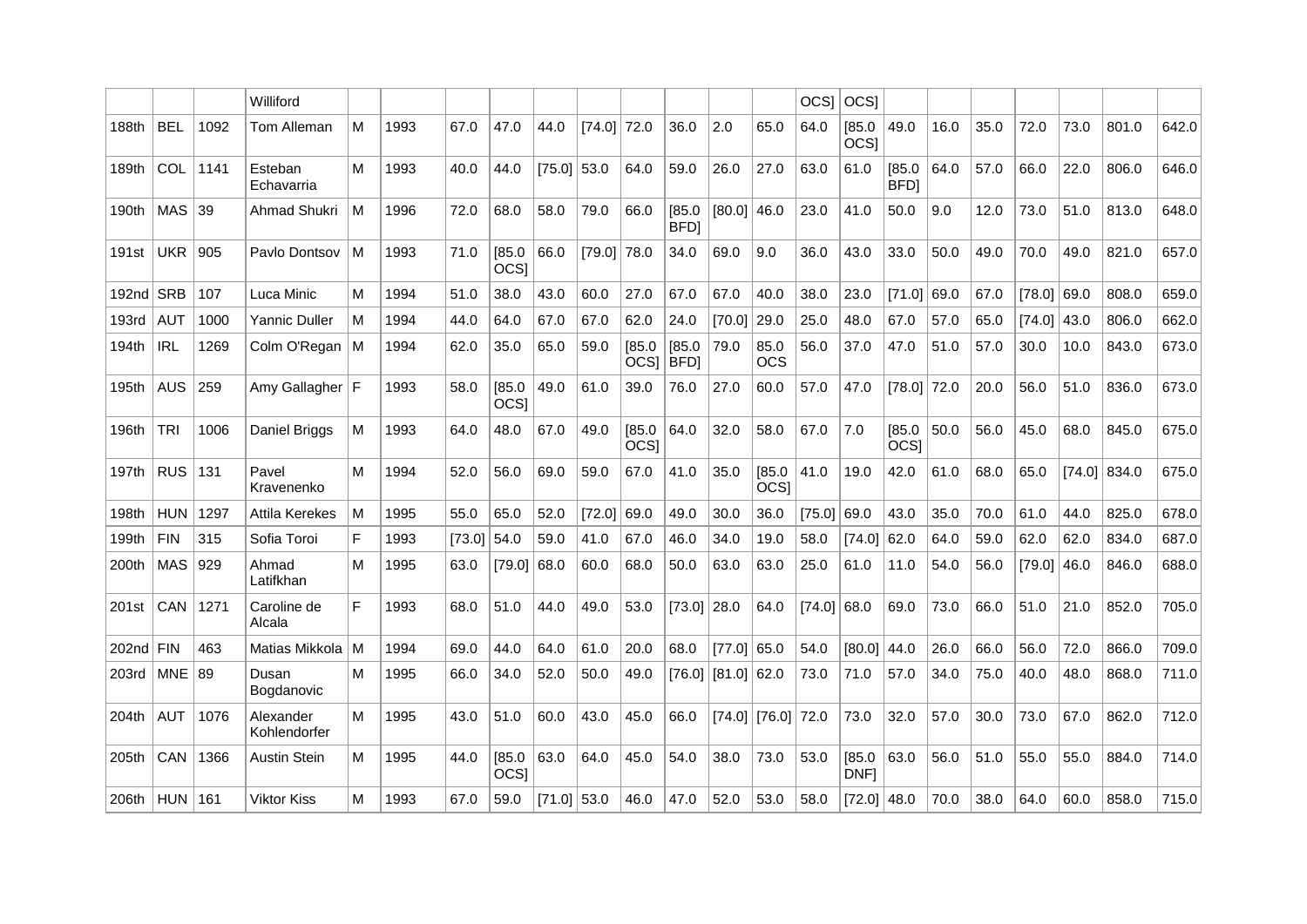| 207th       | <b>BRN</b> | 717  | <b>Abdul Aziz</b><br>Faisal   | М   | 1994 | 38.0                       | 50.0                  | 75.0                  | 70.0          | 66.0            | 66.0                  | 47.0 | [77.0]                | 70.0                  | 53.0                       | 14.0                       | 75.0                       | 31.0          | 66.0               | [85.0]<br>OCS <sub>1</sub> | 883.0 | 721.0 |
|-------------|------------|------|-------------------------------|-----|------|----------------------------|-----------------------|-----------------------|---------------|-----------------|-----------------------|------|-----------------------|-----------------------|----------------------------|----------------------------|----------------------------|---------------|--------------------|----------------------------|-------|-------|
| 208th       | <b>BER</b> | 1031 | Christopher<br>Sposato        | М   | 1994 | [85.0]<br>OCS <sub>I</sub> | [85.0]<br><b>OCSI</b> | 62.0                  | 33.0          | 70.0            | 77.0                  | 62.0 | 85.0<br><b>DNF</b>    | 44.0                  | 45.0                       | 46.0                       | 50.0                       | 61.0          | 37.0               | 52.0                       | 894.0 | 724.0 |
| 209th       | $RUS$ 41   |      | Aleksandr<br>Moskvichev       | М   | 1996 | 69.0                       | 69.0                  | 72.0                  |               | $[79.0]$ [75.0] | 35.0                  | 53.0 | 56.0                  | 55.0                  | 74.0                       | 8.0                        | 32.0                       | 68.0          | 67.0               | 69.0                       | 881.0 | 727.0 |
| 210th       | <b>AUT</b> | 212  | Anne Maehr                    | F   | 1994 | 41.0                       | 66.0                  | [85.0]<br><b>OCSI</b> | 71.0          | 71.0            | 44.0                  | 27.0 | 63.0                  | [85.0]<br><b>DSQI</b> | 60.0                       | 55.0                       | 70.0                       | 42.0          | 61.0               | 58.0                       | 899.0 | 729.0 |
| 211th       | <b>ISV</b> | 111  | Kyle Brego                    | м   | 1995 | [85.0]<br><b>OCSI</b>      | [85.0]<br><b>OCSI</b> | 85.0<br><b>OCS</b>    | 50.0          | 47.0            | 57.0                  | 74.0 | 85.0<br><b>DNF</b>    | 65.0                  | 57.0                       | 61.0                       | 85.0<br><b>OCS</b>         | 21.0          | 18.0               | 25.0                       | 900.0 | 730.0 |
| 212th       | CAN        | 1324 | Julien Fougere                | l M | 1993 | 72.0                       | 68.0                  | 56.0                  | 66.0          | 57.0            | 61.0                  | 50.0 | [85.0]<br><b>DNF1</b> | 74.0                  | 19.0                       | 71.0                       | 52.0                       | 36.0          | 49.0               | [76.0]                     | 892.0 | 731.0 |
| 213th       | <b>HUN</b> | 902  | Levente<br>Takacs             | м   | 1995 | 53.0                       | 62.0                  | 50.0                  | 71.0          | [76.0]          | 19.0                  | 55.0 | [85.0]<br><b>DSQ</b>  | 47.0                  | 65.0                       | 64.0                       | 39.0                       | 71.0          | 70.0               | 73.0                       | 900.0 | 739.0 |
| 214th       | <b>MNE</b> | 62   | Matija Grabic                 | м   | 1995 | 60.0                       | 57.0                  | [78.0]                | 66.0          | 75.0            | [77.0]                | 61.0 | 58.0                  | 17.0                  | 38.0                       | 46.0                       | 46.0                       | 72.0          | 76.0               | 68.0                       | 895.0 | 740.0 |
| 215th       | CAN        | 1358 | Dominic Fritz                 | м   | 1994 | 58.0                       | 54.0                  | 63.0                  | [67.0]        | 46.0            | 63.0                  | 57.0 | 56.0                  | 56.0                  | 62.0                       | [74.0]                     | 51.0                       | 50.0          | 58.0               | 66.0                       | 881.0 | 740.0 |
| 216th       | HUN        | 517  | Andras Wolf                   | м   | 1994 | 75.0                       | [78.0]                | 69.0                  | 73.0          | 61.0            | 49.0                  | 36.0 | 34.0                  | 33.0                  | 67.0                       | [85.0]<br><b>OCSI</b>      | 60.0                       | 63.0          | 54.0               | 68.0                       | 905.0 | 742.0 |
| 217th       | <b>BUL</b> | 707  | Martin<br>Todorov             | м   | 1994 | 59.0                       | 69.0                  | 74.0                  | 62.0          | 68.0            | 53.0                  | 73.0 | $[77.0]$ 59.0         |                       | [85.0]<br>OCS <sub>1</sub> | 50.0                       | 65.0                       | 43.0          | 59.0               | 30.0                       | 926.0 | 764.0 |
| 218th       | <b>MAS</b> | 935  | Murul Izzatul<br>Akmar        | F   | 1996 | 73.0                       | 77.0                  | 78.0                  | 76.0          | [81.0]          | 13.0                  | 38.0 | 38.0                  | 23.0                  | 70.0                       | 72.0                       | 49.0                       | 81.0          | 77.0               | [82.0]                     | 928.0 | 765.0 |
| 219th       | <b>CZE</b> | 66   | Daniel Haiek                  | М   | 1994 | 57.0                       | 60.0                  | 66.0                  | 72.0          | 72.0            | [75.0]                | 32.0 | 44.0                  | 73.0                  | 33.0                       | 63.0                       | [77.0]                     | 60.0          | 69.0               | 72.0                       | 925.0 | 773.0 |
| 220th       | <b>IRL</b> | 1244 | Katie<br>Gambier-Ross         | F   | 1993 | 37.0                       | 67.0                  | 65.0                  | 75.0          | $[77.0]$ 57.0   |                       | 64.0 | 64.0                  | 67.0                  | 10.0                       | 70.0                       | 74.0                       | $[79.0]$ 65.0 |                    | 61.0                       | 932.0 | 776.0 |
| 221st       | <b>UKR</b> | 96   | Sevastian<br>Leshchenko       | М   | 1993 | 57.0                       | [85.0]<br><b>OCSI</b> | 67.0                  | 68.0          | 63.0            | [85.0]<br><b>OCSI</b> | 62.0 | 66.0                  | 85.0<br>ocs           | 56.0                       | 44.0                       | 55.0                       | 31.0          | 85.0<br><b>OCS</b> | 37.0                       | 946.0 | 776.0 |
| 222nd $MEX$ |            | 585  | Camila Flores                 | F   | 1996 | 69.0                       | 72.0                  | [85.0]<br><b>DSQ</b>  | 81.0          | 73.0            | 39.0                  | 67.0 | 33.0                  | 68.0                  | 68.0                       | 26.0                       | 38.0                       | $[82.0]$ 71.0 |                    | 75.0                       | 947.0 | 780.0 |
| 223rd       | MAS        | 936  | Nuruyana<br><b>Mohd Latif</b> | F   | 1996 | 61.0                       | 66.0                  | 70.0                  | $[80.0]$ 79.0 |                 | 65.0                  | 43.0 | 53.0                  | 31.0                  | 43.0                       | 56.0                       | 63.0                       | 78.0          | $[80.0]$ 77.0      |                            | 945.0 | 785.0 |
| 224th       | <b>CZE</b> | 310  | Ondrej Vachel                 | м   | 1994 | [77.0]                     | 61.0                  | 70.0                  | 63.0          | 67.0            | 75.0                  | 46.0 | 70.0                  | 51.0                  | 33.0                       | 61.0                       | [85.0]<br>OCS <sub>1</sub> | 69.0          | 63.0               | 77.0                       | 968.0 | 806.0 |
| 225th       | <b>BUL</b> | 243  | Hristo Andreev                | м   | 1994 | 78.0                       | 66.0                  | 73.0                  | 68.0          | 56.0            | [85.0]<br>OCS]        | 65.0 | 57.0                  | 46.0                  | 53.0                       | [85.0]<br>OCS <sub>I</sub> | 58.0                       | 47.0          | 68.0               | 74.0                       | 979.0 | 809.0 |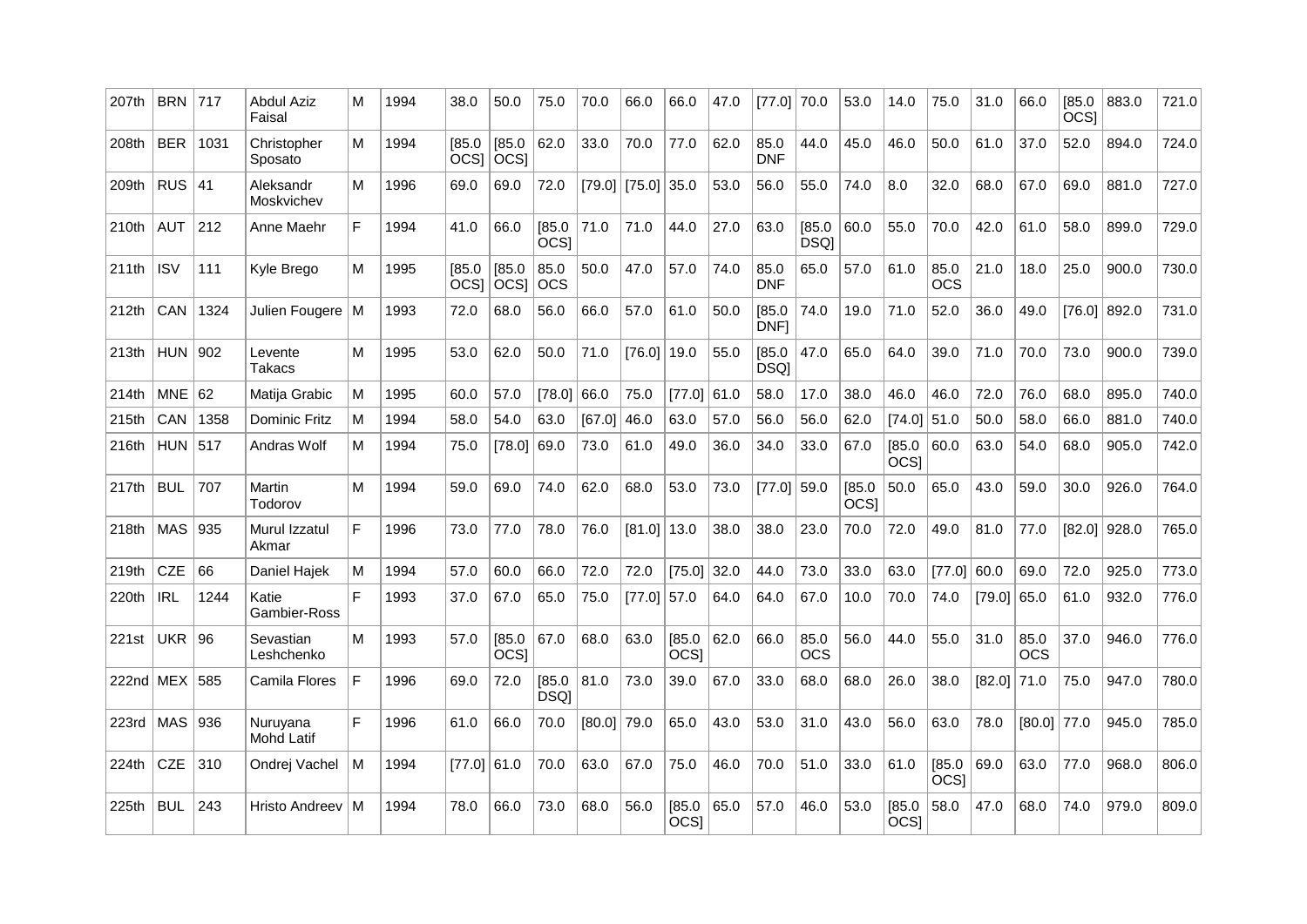| 226th | $MNE$ 63     |      | Luka<br>Palackovic    | м   | 1995 | $[79.0]$ 72.0             |                | 50.0 | 74.0           | 63.0                  | 78.0               | $[83.0]$ 75.0  |                            | 77.0 | 52.0               | 55.0                  | 28.0                  | 78.0   | 57.0           | 56.0                  | 977.0           | 815.0 |
|-------|--------------|------|-----------------------|-----|------|---------------------------|----------------|------|----------------|-----------------------|--------------------|----------------|----------------------------|------|--------------------|-----------------------|-----------------------|--------|----------------|-----------------------|-----------------|-------|
| 227th | SRB 549      |      | Nemanja<br>Jovanovic  | M   | 1993 | 76.0                      | 74.0           | 61.0 | 76.0           | [85.0]<br><b>DNF1</b> | 73.0               | 68.0           | 40.0                       | 26.0 | 65.0               | 42.0                  | 75.0                  | 70.0   | 77.0           | [85.0]<br>DNF1        | 993.0           | 823.0 |
| 228th | CHN 1008     |      | You Xiao Xiao         | F   | 1995 | 64.0                      | 75.0           | 79.0 | [85.0]<br>DNF1 | 72.0                  | 72.0               | 38.0           | 60.0                       | 60.0 | 55.0               | 56.0                  | 66.0                  | 71.0   | [80.0]         | 59.0                  | 992.0           | 827.0 |
| 229th | <b>BUL</b>   | 952  | Zhulien Vladov   M    |     | 1993 | 74.0                      | 63.0           | 73.0 | 69.0           | 62.0                  | 68.0               | 40.0           | [85.0]<br>OCS <sub>I</sub> | 50.0 | 49.0               | [85.0]<br>BFD]        | 66.0                  | 80.0   | 69.0           | 66.0                  | 999.0           | 829.0 |
| 230th | <b>SRB</b>   | 104  | Matija Lagator        | ۱M  | 1994 | 57.0                      | [85.0]<br>OCS] | 49.0 | 64.0           | 60.0                  | 79.0               | 63.0           | 71.0                       | 46.0 | 77.0               | 69.0                  | $[81.0]$ 74.0         |        | 72.0           | 60.0                  | 1,007.0 841.0   |       |
| 231st | COL          | 6397 | Juan Zarate           | М   | 1994 | 67.0                      | 70.0           | 68.0 | 73.0           | 73.0                  | $[82.0]$ 17.0      |                | 76.0                       | 76.0 | [79.0]             | 66.0                  | 40.0                  | 72.0   | 75.0           | 74.0                  | $1.008.0$ 847.0 |       |
| 232nd | CAN          | 1287 | Gordon Bruce          | M   | 1995 | 77.0                      | [85.0]<br>OCS] | 60.0 | 73.0           | 76.0                  | 63.0               | 35.0           | 60.0                       | 68.0 | 57.0               | [85.0]<br><b>OCSI</b> | 67.0                  | 62.0   | 74.0           | 76.0                  | $1,018.0$ 848.0 |       |
| 233rd | <b>RSA</b>   | 1340 | Alexander<br>Thompson | м   | 1994 | [85.0]<br>$ OCS $ $ OCS $ | [85.0]         | 57.0 | 55.0           | 59.0                  | 85.0<br><b>OCS</b> | 59.0           | 80.0                       | 62.0 | 85.0<br><b>DNF</b> | 79.0                  | 58.0                  | 76.0   | 60.0           | 36.0                  | $1,021.0$ 851.0 |       |
| 234th | CZE $ 6$     |      | Stepan<br>Novotny     | M   | 1994 | 56.0                      | [85.0]<br>OCS] | 58.0 | 65.0           | 65.0                  | 59.0               | [85.0]<br>DNF] | 66.0                       | 64.0 | 41.0               | 71.0                  | 80.0                  | 77.0   | 76.0           | 75.0                  | 1,023.0 853.0   |       |
| 235th | <b>CZE</b>   | 111  | Tomas Bachtir         | l M | 1996 | 78.0                      | [85.0]<br>OCS] | 78.0 | 72.0           | 74.0                  | 56.0               | 70.0           | 50.0                       | 66.0 | 54.0               | 64.0                  | 66.0                  | 64.0   | 71.0           | [85.0]<br><b>OCSI</b> | $1.033.0$ 863.0 |       |
| 236th | <b>SRB</b>   | 109  | Nikola Grujic         | м   | 1993 | 61.0                      | 57.0           | 72.0 | 75.0           | 65.0                  | $[76.0]$ 74.0      |                | 67.0                       | 70.0 | 73.0               | [85.0]<br><b>OCSI</b> | 76.0                  | 51.0   | 66.0           | 65.0                  | 1,033.0 872.0   |       |
| 237th | $MKD$ 121    |      | Erdal Luso            | М   | 1994 | 68.0                      | 58.0           | 66.0 | 78.0           | $[80.0]$ 62.0         |                    | 67.0           | 61.0                       | 72.0 | 59.0               | [85.0]<br>BFD1        | 74.0                  | 71.0   | 69.0           | 75.0                  | $1,045.0$ 880.0 |       |
| 238th | UKR   908    |      | Darya Somova   F      |     | 1994 | $[80.0]$ 62.0             |                | 74.0 | $[78.0]$ 77.0  |                       | 71.0               | 56.0           | 71.0                       | 55.0 | 58.0               | 76.0                  | 74.0                  | 76.0   | 72.0           | 71.0                  | 1.051.0 893.0   |       |
| 239th | QAT          | 51   | Fares Al Bakri        | l M | 1995 | 82.0                      | 73.0           | 68.0 | 82.0           | 73.0                  | 71.0               | 50.0           | [85.0]<br>DSQ]             | 76.0 | 46.0               | 65.0                  | 53.0                  | [83.0] | 80.0           | 79.0                  | $1,066.0$ 898.0 |       |
| 240th | <b>BUL</b>   | 465  | Daniel Nikolov        | ۱M  | 1995 | 65.0                      | 71.0           | 74.0 | 69.0           | [78.0]                | [79.0]   72.0      |                | 72.0                       | 61.0 | 64.0               | 70.0                  | 65.0                  | 67.0   | 73.0           | 78.0                  | 1,058.0 901.0   |       |
| 241st | <b>COL</b>   | 114  | Elisa<br>Echavarria   | F   | 1994 | 64.0                      | 73.0           | 71.0 | 77.0           | 74.0                  | 77.0               | $[82.0]$ 73.0  |                            | 63.0 | [85.0]<br>DNF1     | 73.0                  | 44.0                  | 80.0   | 75.0           | 71.0                  | 1,082.0 915.0   |       |
|       | 242nd MNE 65 |      | Majda Begovic   F     |     | 1993 | 70.0                      | 65.0           | 77.0 | 70.0           | 64.0                  | 81.0               | 64.0           | 50.0                       | 79.0 | 78.0               | 69.0                  | [85.0]<br><b>OCSI</b> | 82.0   | [85.0]<br>DNF1 | 85.0<br>DNF           | 1,104.0 934.0   |       |
| 243rd | <b>BUL</b>   | 242  | <b>Ivailo Angelov</b> | M   | 1993 | [81.0]                    | 69.0           | 73.0 | 78.0           | 69.0                  | 74.0               | 78.0           | 70.0                       | 78.0 | [83.0]             | 70.0                  | 48.0                  | 77.0   | 77.0           | 78.0                  | 1,103.0 939.0   |       |
| 244th | <b>THA</b>   | 113  | Don Whitcraft         | м   | 1995 | 70.0                      | 67.0           | 72.0 | [85.0]<br>DNF] | 79.0                  | 59.0               | 76.0           | [82.0]                     | 72.0 | 72.0               | 77.0                  | 82.0                  | 72.0   | 74.0           | 70.0                  | 1,109.0         | 942.0 |